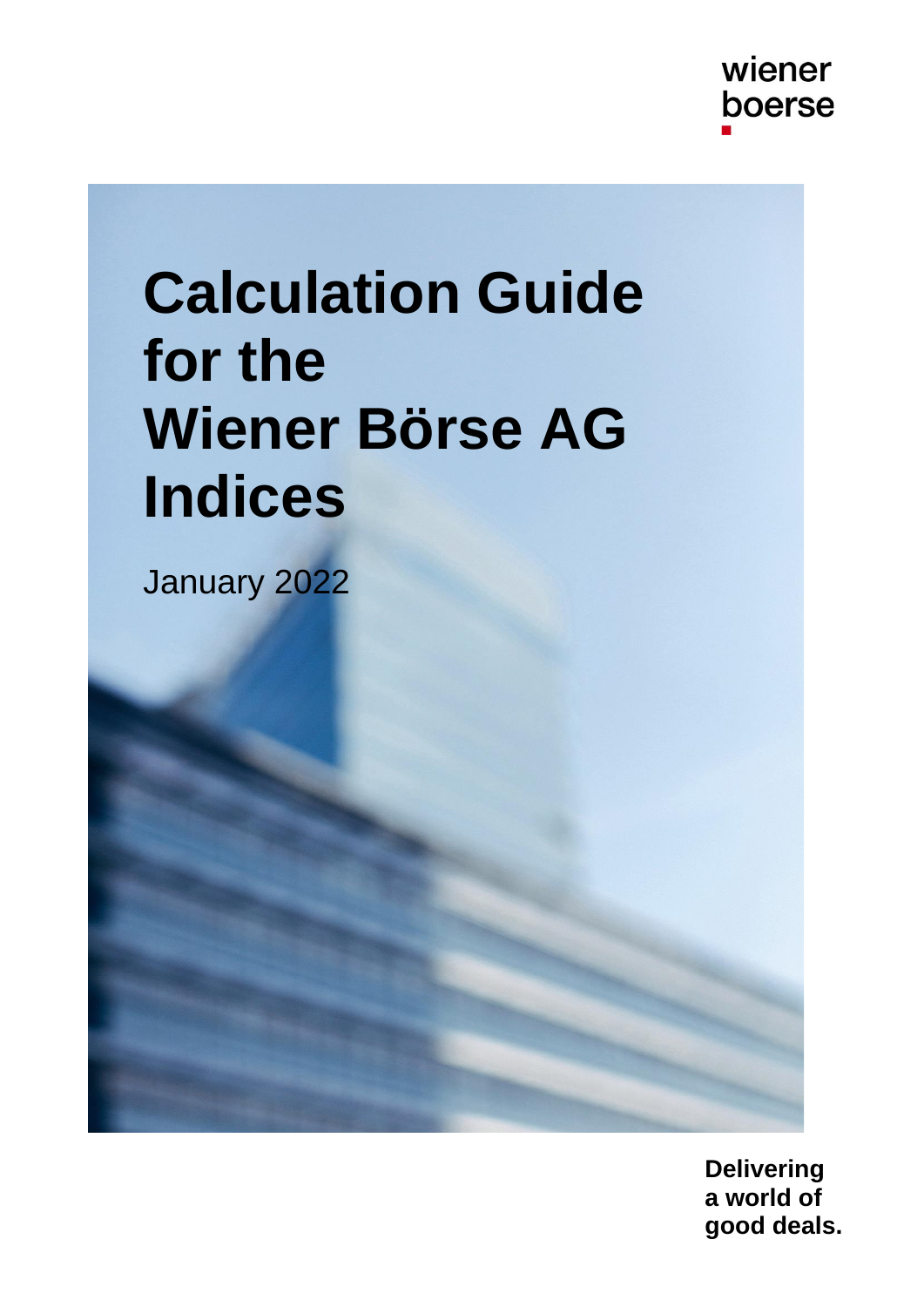

## **Table of Content**

| 1.   | <b>Index Formulas</b>                         | 3  |
|------|-----------------------------------------------|----|
| 1.1. | Formula of a Price Index                      | 3  |
| 1.2. | Formula of a Total Return Index               | 4  |
| 1.3. | Formula of a Dividend Point Index             | 5  |
| 1.4. | Formula of a Short Index                      | 6  |
| 1.5. | Formula of a Leverage Index                   | 7  |
| 1.6. | Formula of a Distributing Index               | 8  |
| 1.7. | Formula of a Daily Settlement Price Index     | 9  |
| 2.   | Examples                                      | 11 |
| 2.1. | Calculation of a Price Index                  | 11 |
| 2.2. | Calculation of a Short Index                  | 12 |
| 2.3. | Calculation of a Leverage Index               | 13 |
| 2.4. | Calculation of a Distributing Index           | 14 |
| 2.5. | <b>Stock Split</b>                            | 15 |
| 2.6. | Capital Increase - Soft Underwriting          | 16 |
| 2.7. | Capital Increase - Hard Underwriting          | 19 |
| 2.8. | Dividend Adjustment                           | 21 |
| 2.9. | Dividend Point Calculation                    | 23 |
|      | 2.10. Inclusion of a Company                  | 24 |
|      | 2.11. Exclusion of a Company                  | 26 |
|      | 2.12. Calculation of a Daily Settlement Price | 28 |
|      | <b>Contact Details</b>                        | 30 |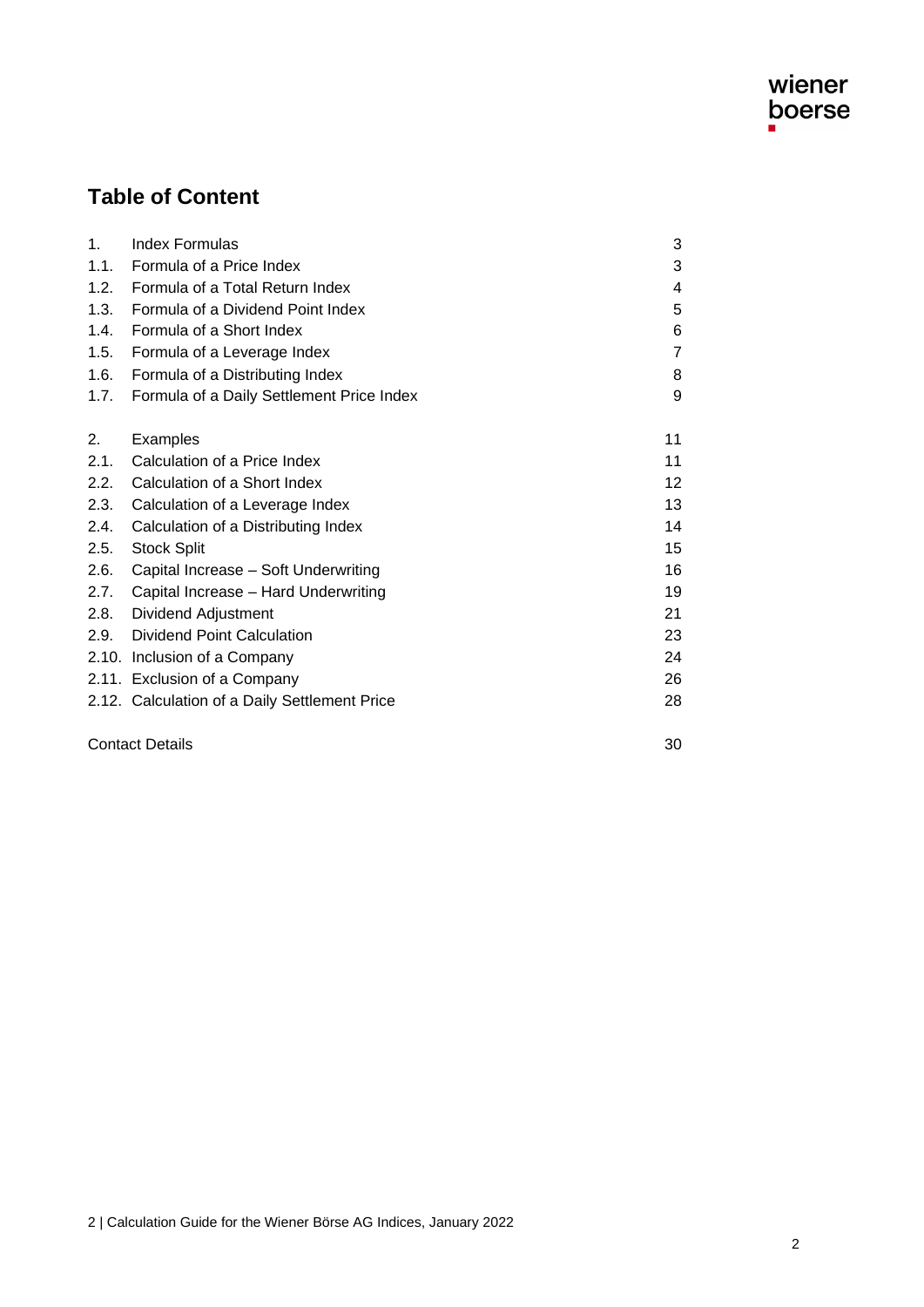# **1. Index Formulas**

#### **1.1.Formula of a Price Index**

A Price Index is calculated on the basis of the following formula:

 $\sum_{i=I}$ = *N*  $\mathit{Capitalization}_{_t} = \sum_{i=1}^{t}(P_{i,t}*Q_{i,t}*FF_{i,t}*RF_{i,t})$ Pi, ..................................Price of i<sup>th</sup> Stock in EUR Q<sub>i</sub>................................Number of Shares of i<sup>th</sup> stock FF<sup>i</sup> ............................Free Float Factor of ith stock RFi............................Representation Factor of ith stock N ..............................Number of Companies contained in the index t ................................Time of Index Calculation

$$
Index_{t} = Base\ Value^* \left[ \frac{Capitalization_{t}}{Base\ Capitalization} \right] * AF_{t}
$$

- Index ........................Value of the Index
- AF ............................Adjustment Factor of the Index

t ................................Time of Index Calculation

In case of an index adjustment (f.e. capital increase, dividend payment etc.), a new adjustment factor has to be calculated.

*Capitalization*'<sub>t</sub> = 
$$
\sum_{i=1}^{N} (P'_{it} * Q'_{it} * FF'_{it} * RF'_{it})
$$

| Q'Number of Shares of i <sup>th</sup> stock after adjustment                     |
|----------------------------------------------------------------------------------|
|                                                                                  |
| RF' <sub>i</sub> Representation Factor of i <sup>th</sup> stock after adjustment |
| N Number of Companies contained in the index                                     |
|                                                                                  |

$$
AF'_{t} = AF_{t} * \left[ \frac{Capitalization_{t}}{Capitalization_{t}} \right]
$$

| N Number of Companies contained in the index |
|----------------------------------------------|
| tTime of Index Calculation (adjustment day)  |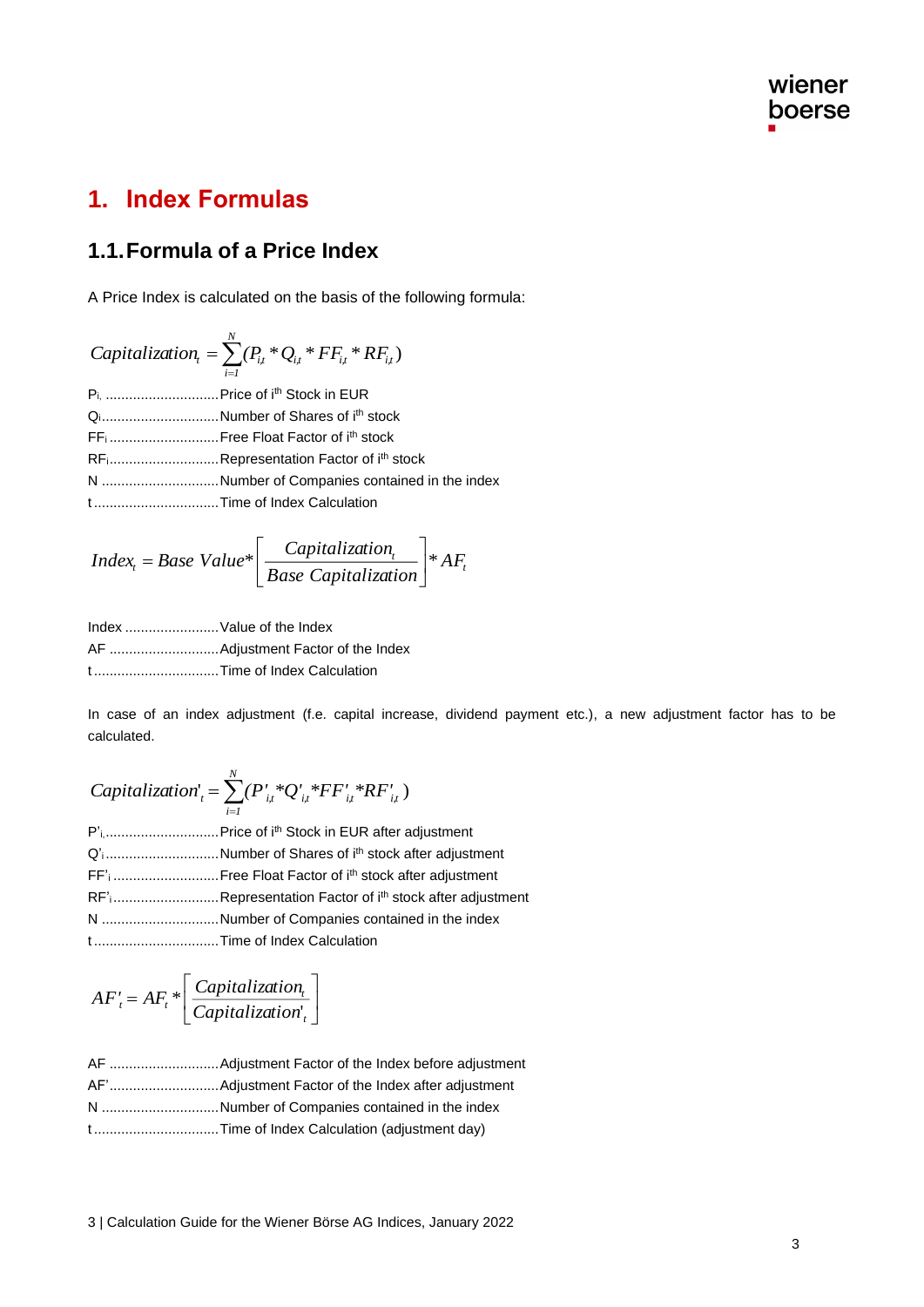#### **1.2.Formula of a Total Return Index**

A Total Return Index is calculated on the basis of the following formula:

*Capitalization*<sub>t</sub> = 
$$
\sum_{i=1}^{N} (P_{it} * Q_{it} * FF_{it} * RF_{it})
$$

\n
$$
P_{i_1} \dots P_{i_l} = 0 \quad \text{if } P_{i_l} \text{ Stock}
$$

\n
$$
Q_{i_1} \dots Q_{i_l} = 0 \quad \text{if } P_{i_l} \text{ Stock}
$$

\n
$$
FF_1 \dots F_1 = 0 \quad \text{if } P_{i_l} \text{ stock}
$$

\n
$$
RF_1 \dots P_{i_l} = 0 \quad \text{if } P_{i_l} \text{ stock}
$$

\n
$$
N \dots P_{i_l} = 0 \quad \text{if } P_{i_l} \text{ stock}
$$

\n
$$
N \dots P_{i_l} = 0 \quad \text{if } P_{i_l} \text{ stock}
$$

\n
$$
T_{i_l} = 0 \quad \text{if } P_{i_l} \text{ block}
$$

\n
$$
T_{i_l} = 0 \quad \text{if } P_{i_l} \text{ block}
$$

\n
$$
T_{i_l} = 0 \quad \text{if } P_{i_l} \text{ block}
$$

\n
$$
T_{i_l} = 0 \quad \text{if } P_{i_l} \text{ block}
$$

t ................................Time of Index Calculation

$$
Index_{t} = Base\ Value^* \left[ \frac{Capitalization_{t}}{Base\ Capitalization} \right] * AF_{t}
$$

Index ........................Value of the Index AF ............................Adjustment Factor of the Index t ................................Time of Index Calculation

In case of an index adjustment (f.e. capital increase, dividend payment etc.), a new adjustment factor has to be calculated.

*Capitalization*'<sub>t</sub> = 
$$
\sum_{i=1}^{N} [(P'_{i,t} - Div_{i,t})^* Q'_{i,t} * FF'_{i,t} * RF'_{i,t}]
$$

| DiviDividend of i <sup>th</sup> Stock                                            |
|----------------------------------------------------------------------------------|
| Q' <sub>i</sub> Number of Shares of i <sup>th</sup> stock after adjustment       |
| FF' <sub>i</sub> Free Float Factor of i <sup>th</sup> stock after adjustment     |
| RF' <sub>i</sub> Representation Factor of i <sup>th</sup> stock after adjustment |
| N Number of Companies contained in the index                                     |
|                                                                                  |

$$
AF'_{t} = AF_{t} * \left[ \frac{Capitalization_{t}}{Capitalization_{t}} \right]
$$

| N Number of Companies contained in the index |
|----------------------------------------------|
| tTime of Index Calculation (adjustment day)  |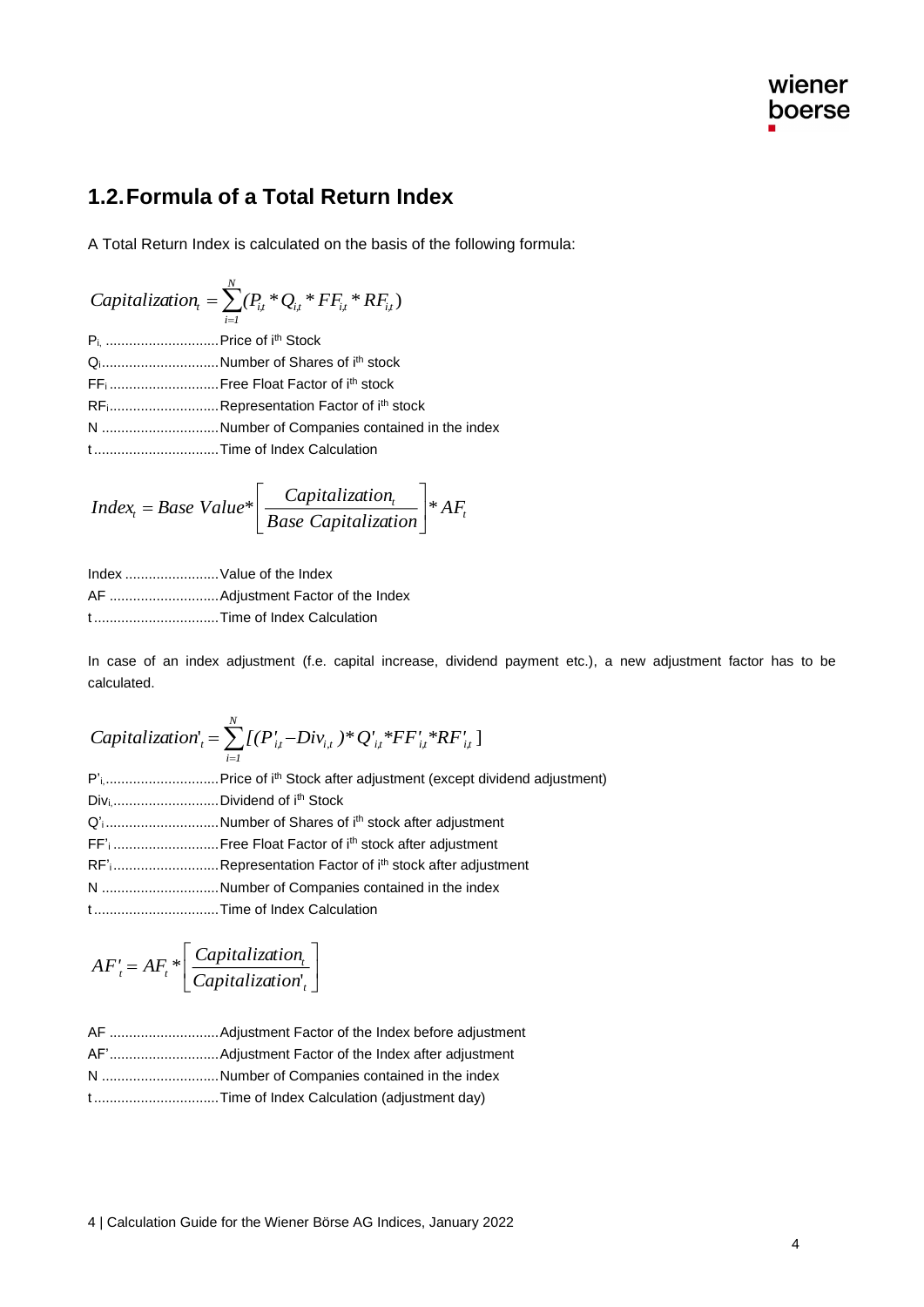#### **1.3.Formula of a Dividend Point Index**

A dividend point index is calculated on the basis of the following formula:

Calculation of the dividend capitalization:

$$
DA_{t} = \sum_{i=1}^{N} Div_{i,t} * Q_{i,t} * FF_{i,t} * RF_{i,t}
$$
  
DA, ................. Dividend Capitalization  
Divii, ................. Dividend of i<sup>th</sup> stock  
Q<sub>i</sub>.................Number of Shares of i<sup>th</sup> stock  
FF<sub>i</sub>.................Free Float Factor of i<sup>th</sup> stock  
RF<sub>i</sub>.................Representation Factor of i<sup>th</sup> stock

N ..............................Number of Companies contained in the index

t ................................Day of Index Calculation

The DA is calculated in the evening before the ex-date, after the close of the index calculation of the base index and after the implementation of any other corporate action that will be effective the next day. Thus, for the calculation of the dividend points, the new calculation factors, as well as the new adjustment factor or divisor will be used.

Calculation of the dividend point index:

$$
DVP_t = DVP_{t-1} + Base Value \bigg[ \frac{DA_t}{Base Capitalization} \bigg] * AF_t
$$

DVP..........................Value of dividend point index Base Value...............Base Value of base index DA, ...........................Dividend Capitalization Base Capitalization ..Base Capitalization of base index AF ............................Adjustment Factor of base index t ................................Day of Index Calculation

Alternative calculation of the dividend point index:

$$
DVP_t = DVP_{t-1} + \left[\frac{DA_t}{D_t}\right]
$$

| DVPValue of dividend point index |  |  |
|----------------------------------|--|--|
|                                  |  |  |

D ..............................Divisor of base index

t ................................Day of Index Calculation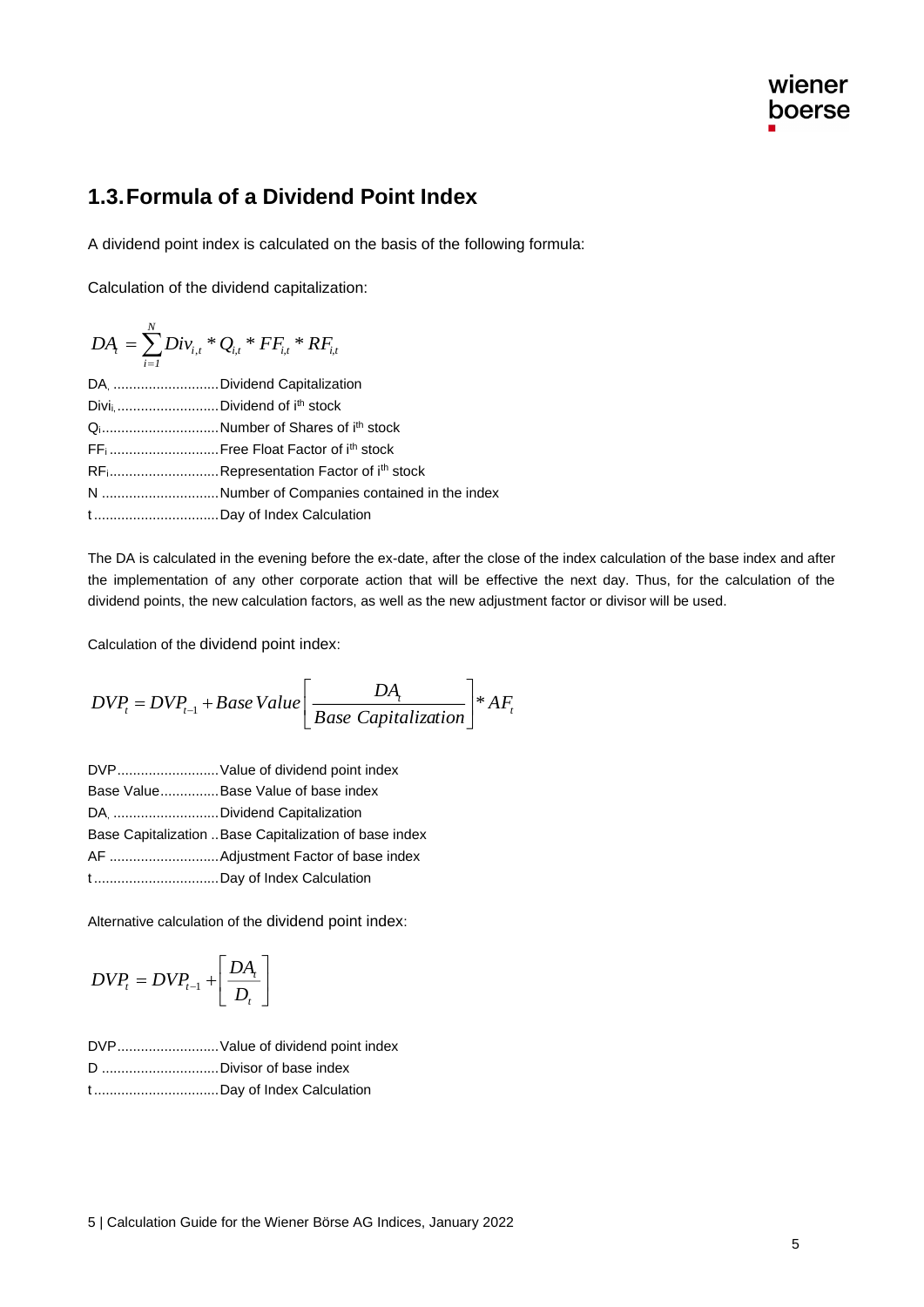## **1.4.Formula of a Short Index**

A Short Index is calculated on the basis of the following formula:

$$
Index_t = Index_{t-1} * \left(1 + LF * \left(\frac{Capitalization_t}{Capitalization_{t-1}'} - 1\right) + (1 - LF) * \left(\frac{\epsilon STR_t}{360}\right) * d\right)
$$

Index ........................Value of the Short Index

| LFLeverage Factor (negative) |  |  |
|------------------------------|--|--|
|------------------------------|--|--|

Capitalization……. ...Capitalization of the Short Index

| Capitalization'Capitalization of the Short Index after all possible index adjustments |  |  |  |  |  |
|---------------------------------------------------------------------------------------|--|--|--|--|--|
|---------------------------------------------------------------------------------------|--|--|--|--|--|

- €STR........................Value of the benchmark rate €STR
- t…………………… ...Time of Index Calculation (current calculation day)
- t-1…………………....Last calculation day before t
- d ...............................Number of days between time t and time t-1

*Capitalization*<sub>t-1</sub> = 
$$
\sum_{i=1}^{N} [(P_{i,t-1} - Div_{i,t-1})^* Q_{i,t-1}^* * FF_{i,t-1}^* * RF_{i,t-1}]
$$

\nP'<sub>i</sub>........  
\n $P'$ ...  
\n $P'$ !...  
\n $P'$ !...  
\n $P'$ !...  
\n $P'$ !...  
\n $P'$ !...  
\n $P'$ !...  
\n $P'$ !...  
\n $P'$ !...  
\n $P'$ !...  
\n $P'$ !...  
\n $P'$ !...  
\n $P'$ !...  
\n $P'$ !...  
\n $P'$ !...  
\n $P'$ !...  
\n $P'$ !...  
\n $P'$ !...  
\n $P'$ !...  
\n $P'$ !...  
\n $P'$ !...  
\n $P'$ !...  
\n $P'$ !...  
\n $P'$ !...  
\n $P'$ !...  
\n $P'$ !...  
\n $P'$ !...  
\n $P'$ !...  
\n $P'$ !...  
\n $P'$ !...  
\n $P'$ !...  
\n $P'$ !...  
\n $P'$ !...  
\n $P'$ !...  
\n $P'$ !...  
\n $P'$ !...  
\n $P'$ !...  
\n $P'$ !...  
\n $P'$ !...  
\n $P'$ !...  
\n $P'$ !...  
\n $P'$ !...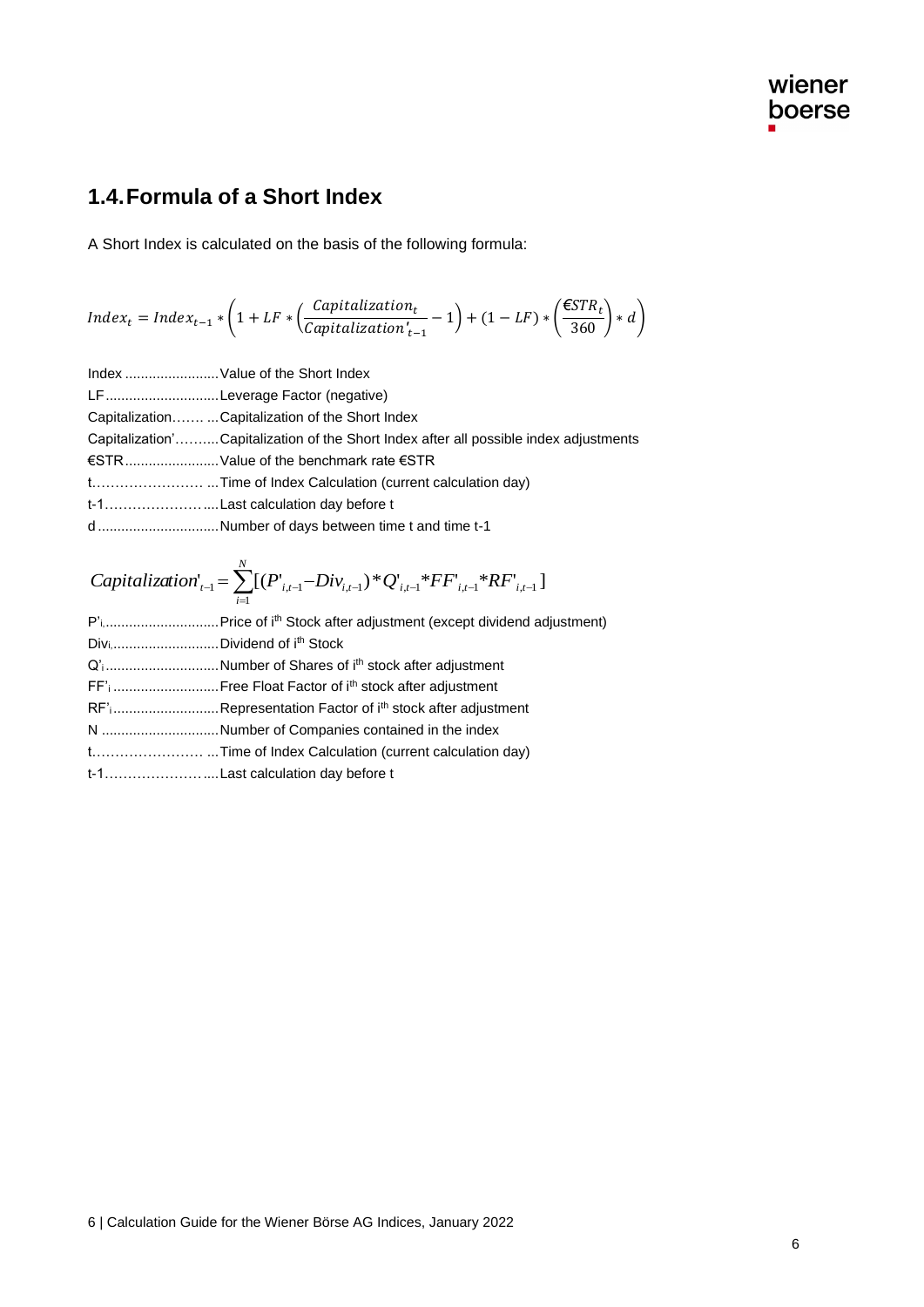# **1.5.Formula of a Leverage Index**

A Leverage Index is calculated on the basis of the following formula:

$$
Index_t = Index_{t-1} * \left(1 + LF * \left(\frac{Capitalization_t}{Capitalization_{t-1}} - 1\right) + (1 - LF) * \left(\frac{\epsilon STR_t + SPREAD_T}{360}\right) * d\right)
$$

|                   | Index  Value of the Leverage Index                                                       |
|-------------------|------------------------------------------------------------------------------------------|
| LFLeverage Factor |                                                                                          |
|                   | CapitalizationCapitalization of the Leverage Index                                       |
|                   | Capitalization'Capitalization of the Leverage Index after all possible index adjustments |
|                   | €STRValue of the benchmark rate €STR                                                     |
|                   |                                                                                          |
|                   |                                                                                          |
|                   |                                                                                          |
|                   |                                                                                          |
|                   | dNumber of days between time t and time t-1                                              |

\n*Capitalization*<sub>t-1</sub> = \n 
$$
\sum_{i=1}^{N} \left[ (P^*_{i,t-1} - \text{Div}_{i,t-1})^* Q^*_{i,t-1} * FF^*_{i,t-1} * RF^*_{i,t-1} \right]
$$
\n

\n\n $P^*$ <sub>t</sub> \n  $\sum_{i=1}^{N} P^*_{i,t-1} \cdot \text{Price of } i^{th}$ \n Stock after adjustment (except dividend adjustment)\n

\n\n $Q^*$ <sub>t</sub> \n  $\sum_{i=1}^{N} P^*_{i,t-1} \cdot \text{Div}_i$ \n

\n\n $Q^*$ <sub>t</sub> \n  $\sum_{i=1}^{N} P^*_{i,t-1} \cdot \text{Div}_i$ \n

| RF' <sub>i</sub> Representation Factor of i <sup>th</sup> stock after adjustment |
|----------------------------------------------------------------------------------|
| N Number of Companies contained in the index                                     |
|                                                                                  |
|                                                                                  |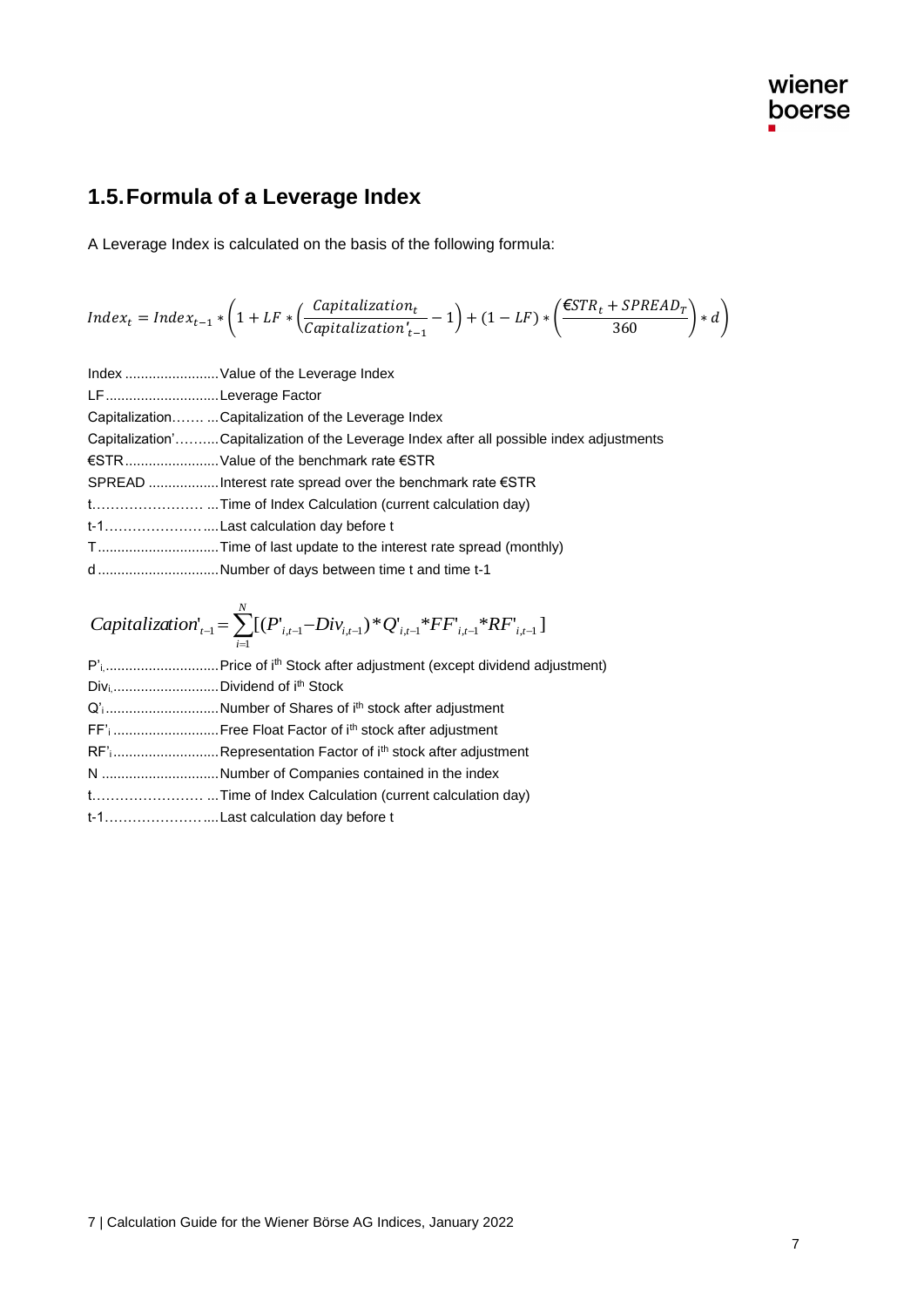#### **1.6.Formula of a Distributing Index**

A Distributing Index is calculated on the basis of the following formula:

$$
Index_{t} = BaseValue* \left[ \frac{Capitalization_{t}}{BaseCapitalization} \right] * AF_{t} + C_{t}
$$

Index ........................Value of the Distributing Index Capitalization……. ...Capitalization of the Distributing Index AF ............................Adjustment Factor of the Distributing index C ..............................Cash component t…………………… ...Time of index calculation (current calculation day)

Calculation of the cash component:

$$
C_t = C_{t-1} * \left[ 1 + \left( \frac{\epsilon STR_t}{360} \right) * d \right] + DP_t
$$

| €STRValue of the benchmark rate €STR               |
|----------------------------------------------------|
| DP Dividend points (non-zero on ex-dividend dates) |
|                                                    |
| dNumber of days between time t and time t-1        |

The dividend points are unequal to zero in the event of a stock goes ex-dividend on the calculation day. They are calculated in the evening of the previous day, after the close of the index calculation and after the implementation of any other corporate action that will be effective the next day. Thus, for the calculation of the dividend points, the new calculation factors, as well as the new adjustment factor or divisor will be used:

$$
DP_{t} = BaseValue^* \left[ \frac{\sum_{j=1}^{M} Div_{j,t} * Q_{j,t} * FF_{j,t} * RF_{j,t}}{BaseCapitalization} \right] * AF_{t}
$$

- Divi<sub>j</sub>, ...........................Net dividend of j<sup>th</sup> stock with ex-dividend date equals t
- Q<sub>i</sub>.................................Number of Shares of j<sup>th</sup> stock
- FF<sub>i</sub>...............................Free Float Factor of j<sup>th</sup> stock
- RF<sub>j</sub>.................................Representation Factor of j<sup>th</sup> stock
- M ..............................Number of Companies with ex-dividend date equals t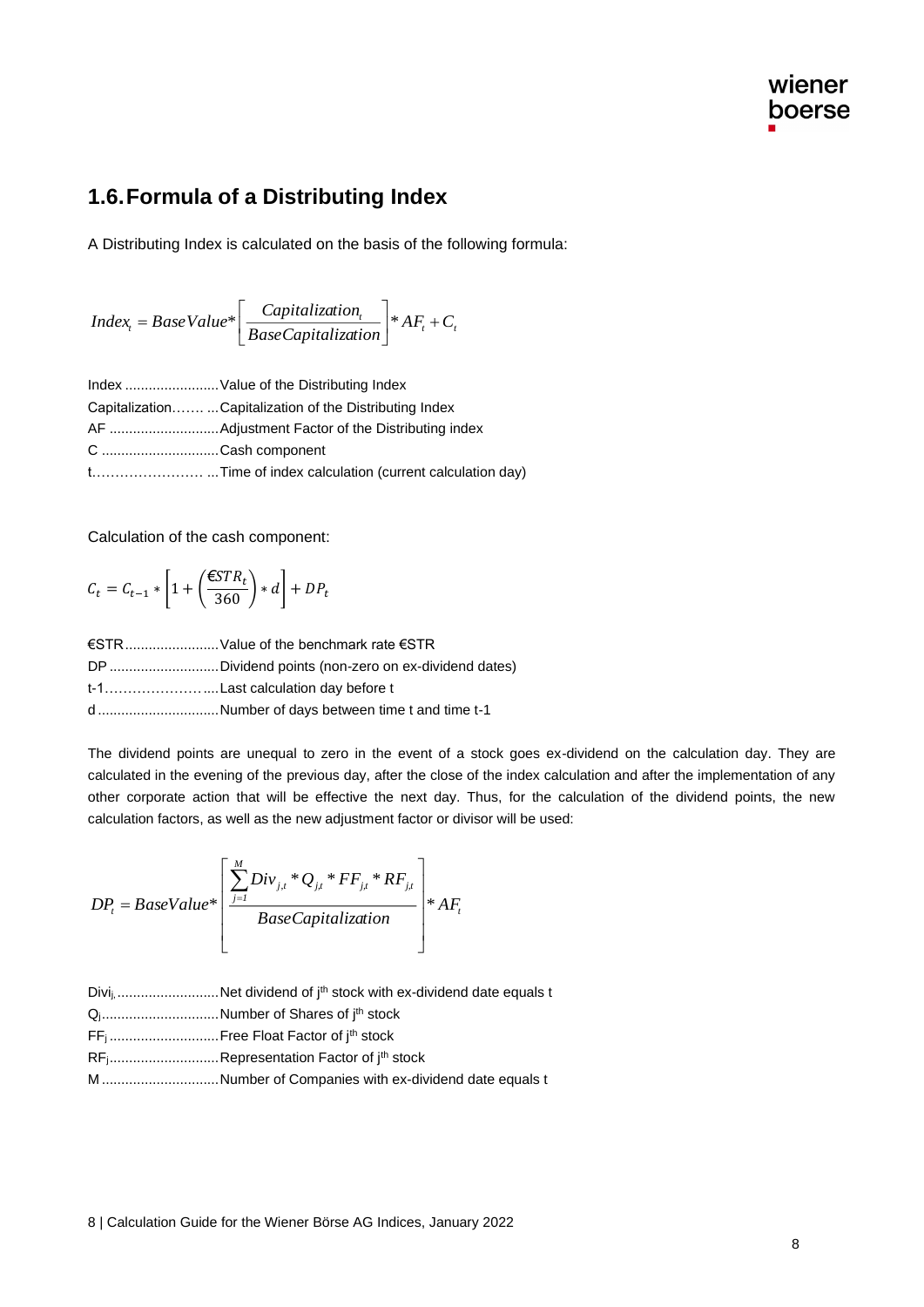#### **1.7.Formula of a Daily Settlement Price Index**

A Daily Settlement Price Index is calculated on the basis of the following formula:

If there was a trade in a contract:

I J 1  $\mathbf{r}$ L  $=$  *Contract*  $*\left[$  *Underlying*<sub>*c</sub></sub></sub>*  $c_t =$  *Contract*<sup>\*</sup>  $\frac{1}{\text{Underlying}}$ *Underlying Daily Settlement Price Index Contract\**

|                             | Daily Settlement Price Value of the Daily Settlement Price Index |
|-----------------------------|------------------------------------------------------------------|
| Contract  Value of contract |                                                                  |
|                             |                                                                  |
|                             |                                                                  |

If there was no trade in a contract, but new quotes:

 $\overline{\phantom{a}}$  $\overline{\phantom{a}}$  $\overline{\phantom{a}}$  $\mathsf{I}$ L  $=$  Best Mid Bid / Ask Quote  $*$ *t*  $\mathcal{F}_t = BestMidBid / AskQuote* \left| \frac{Unuentlying_t}{Underlying_t} \right|$ *Underlying Daily Settlement Price Index Best Mid Bid* / *AskQuote\**

|                                               | Daily Settlement Price Value of the Daily Settlement Price Index |  |  |  |  |
|-----------------------------------------------|------------------------------------------------------------------|--|--|--|--|
| Best Mid Bid/Ask Quote Mid of last best quote |                                                                  |  |  |  |  |
|                                               |                                                                  |  |  |  |  |
|                                               |                                                                  |  |  |  |  |

If there was no trade in a contract and no new quotes:

*Daily Settlement Price Index*<sub>t</sub> = Underlying<sub>c</sub> + (Underlying \*  $\frac{Interest Rate}{360} * d$ )

| Daily Settlement Price  Value of the Daily Settlement Price Index |                                                               |  |  |  |  |
|-------------------------------------------------------------------|---------------------------------------------------------------|--|--|--|--|
|                                                                   | Interest Rate  12 Month Interest Rate (EURIOBOR, LIBOR, etc.) |  |  |  |  |
|                                                                   |                                                               |  |  |  |  |
|                                                                   |                                                               |  |  |  |  |

**2.**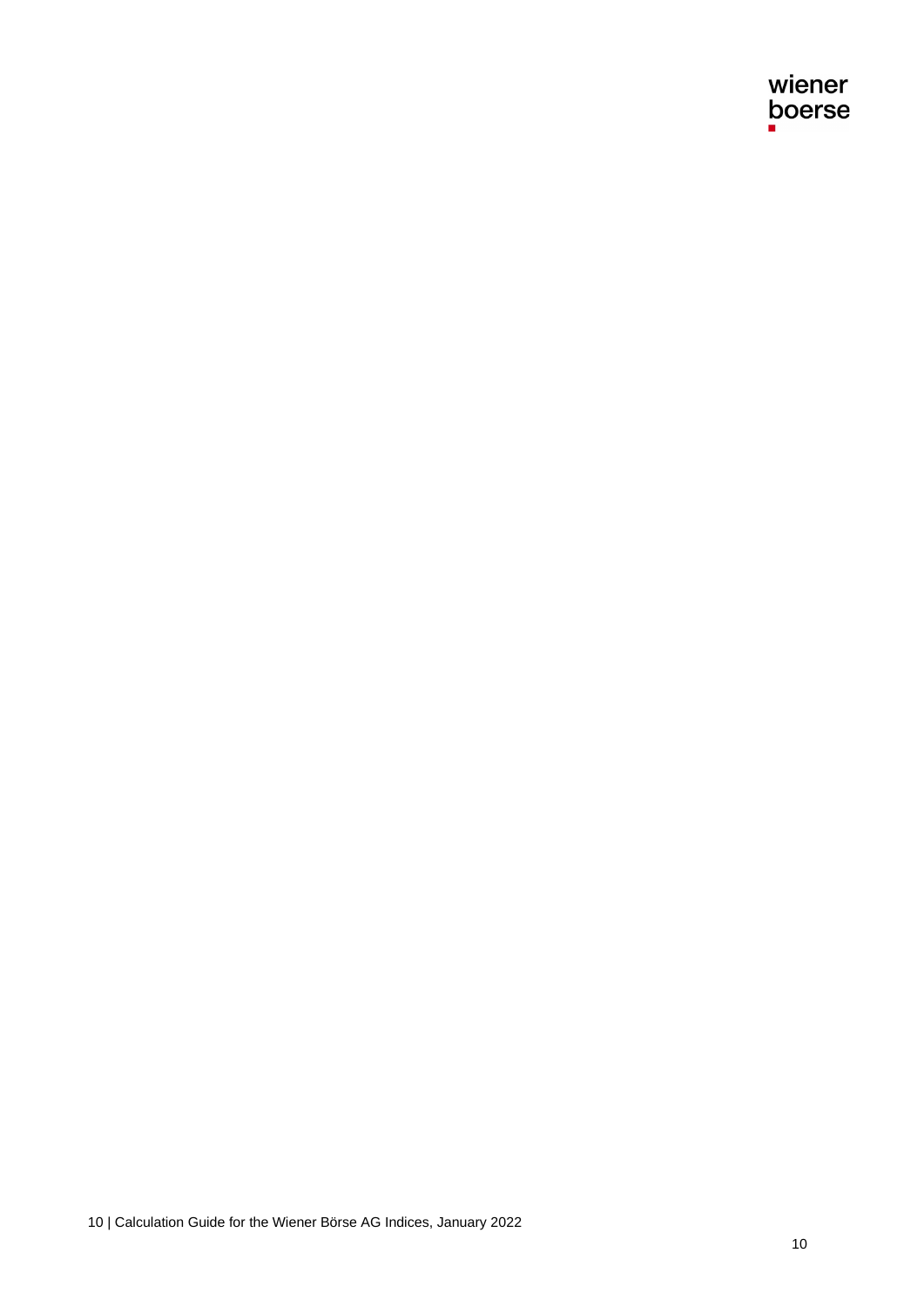# **3. Examples**

#### **2.1.Calculation of a Price Index**

Example: Calculation of CECE Composite Index in EUR (Composition of 17 February 2011)

| <b>Company</b>             | <b>Country</b> | <b>Shares</b> | <b>FFF</b> | <b>RF</b> | <b>Currency</b> |           | <b>Price local Capitalization in EUR</b> |
|----------------------------|----------------|---------------|------------|-----------|-----------------|-----------|------------------------------------------|
| KOMERCNI BANKA             | CZ             | 38,009,852    | 0.40       | 1.00      | <b>EURCZK</b>   | 4,160.00  | 2,598,804,057                            |
| CENTRAL EUROP, MEDIA ENT.  | CZ             | 56,846,176    | 0.60       | 1.00      | <b>EURCZK</b>   | 332.10    | 465,420,402                              |
| <b>CEZ</b>                 | CZ             | 537,989,759   | 0.40       | 0.55      | <b>EURCZK</b>   | 809.00    | 3,934,316,068                            |
| <b>ERSTE GROUP BANK AG</b> | CZ             | 378,176,721   | 0.70       | 0.39      | <b>EURCZK</b>   | 930.80    | 3,948,551,885                            |
| <b>NEW WORLD RESOURCES</b> | CZ             | 264,433,565   | 0.40       | 1.00      | <b>EURCZK</b>   | 266.00    | 1,156,064,974                            |
| <b>PEGAS NONWOVENS</b>     | CZ             | 9,229,400     | 1.00       | 1.00      | <b>EURCZK</b>   | 449.00    | 170,272,238                              |
| <b>TELEFONICA O2 CR</b>    | CZ             | 322,089,890   | 0.40       | 1.00      | <b>EURCZK</b>   | 394.50    | 2,088,373,278                            |
| PHILIP MORRIS              | CZ             | 1,913,698     | 0.30       | 1.00      | <b>EURCZK</b>   | 9,450.00  | 222,920,753                              |
| <b>EGIS</b>                | HU             | 7,785,715     | 0.50       | 1.00      | <b>EURHUF</b>   | 21,650.00 | 311,987,728                              |
| <b>FHB MORTGAGE BANK</b>   | HU             | 66,000,000    | 0.50       | 1.00      | <b>EURHUF</b>   | 1,044.00  | 127,533,871                              |
| <b>RICHTER GEDEON</b>      | HU             | 18,637,486    | 0.70       | 0.66      | <b>EURHUF</b>   | 39,505.00 | 1,259,193,509                            |
| <b>MOL</b>                 | HU             | 104,518,484   | 0.40       | 0.45      | <b>EURHUF</b>   | 22,300.00 | 1,553,036,184                            |
| <b>MAGYAR TELEKOM</b>      | HU             | 1,042,742,543 | 0.50       | 1.00      | <b>EURHUF</b>   | 530.00    | 1,022,902,102                            |
| <b>OTP BANK</b>            | HU             | 280,000,000   | 0.80       | 0.31      | <b>EURHUF</b>   | 5,730.00  | 1,472,907,381                            |
| <b>ASSECO POLAND</b>       | PL             | 77,565,530    | 0.70       | 1.00      | <b>EURPLN</b>   | 49.80     | 690,395,602                              |
| <b>BANK PEKAO</b>          | PL             | 262,364,326   | 0.50       | 1.00      | <b>EURPLN</b>   | 160.50    | 5,375,906,335                            |
| <b>BIOTON</b>              | PL             | 5,290,376,196 | 0.80       | 1.00      | <b>EURPLN</b>   | 0.17      | 183,707,689                              |
| <b>BRE BANK</b>            | PL             | 42,056,277    | 0.40       | 1.00      | <b>EURPLN</b>   | 310.00    | 1,331,540,495                            |
| <b>BZ WBK</b>              | PL             | 73,076,013    | 0.30       | 1.00      | <b>EURPLN</b>   | 223.70    | 1,252,171,896                            |
| <b>GETIN HOLDING</b>       | PL             | 713,785,319   | 0.40       | 1.00      | <b>EURPLN</b>   | 12.50     | 911,254,078                              |
| <b>KGHM</b>                | PL             | 200,000,000   | 0.70       | 1.00      | <b>EURPLN</b>   | 165.50    | 5,915,996,425                            |
| <b>GRUPA LOTOS</b>         | PL             | 113,630,889   | 0.50       | 1.00      | <b>EURPLN</b>   | 40.50     | 587,520,874                              |
| POLIMEX MOSTOSTAL          | PL             | 464,285,575   | 0.70       | 1.00      | <b>EURPLN</b>   | 3.57      | 296,246,560                              |
| POLSKA GRUPA ENERGETYCZNA  | PL             | 1,869,783,727 | 0.40       | 1.00      | <b>EURPLN</b>   | 22.65     | 4,325,351,862                            |
| PGNIG                      | PL             | 5,899,944,750 | 0.30       | 1.00      | <b>EURPLN</b>   | 3.72      | 1,681,179,201                            |
| <b>PKN ORLEN</b>           | PL             | 427,709,061   | 0.70       | 1.00      | <b>EURPLN</b>   | 43.90     | 3,355,929,898                            |
| PKO BP                     | PL             | 740,000,000   | 0.90       | 1.00      | <b>EURPLN</b>   | 41.00     | 6,972,041,363                            |
| PZU                        | PL             | 86,340,692    | 0.50       | 1.00      | <b>EURPLN</b>   | 337.50    | 3,720,156,205                            |
| <b>TELEKOM POLSKA</b>      | PL             | 1,335,649,021 | 0.50       | 1.00      | <b>EURPLN</b>   | 16.75     | 2,856,136,998                            |
| <b>TVN</b>                 | PL             | 161,837,122   | 0.50       | 1.00      | <b>EURPLN</b>   | 16.55     | 341,938,513                              |
|                            |                |               |            |           |                 |           | 60,129,758,424                           |

Base Value: 746.46 Base Capitalization: 10,568,117,162.00 Adjustment Factor: 0.493006300557079

$$
Index_{t} = Base Value * \left[ \frac{\sum_{i=1}^{N} (P_{i,t} * Q_{i,t} * FF_{i,t} * RF_{i,t})}{Base Capitalization} \right] * AF_{t}
$$

\*0,493006300557079  $746.46*\left[\frac{60,129,758424}{10,568,117,162}\right]$ ⅂  $\lfloor$ Γ *Index*<sub>t</sub> = 746.46\*

*Index*<sub>*t*</sub> = 2,093.88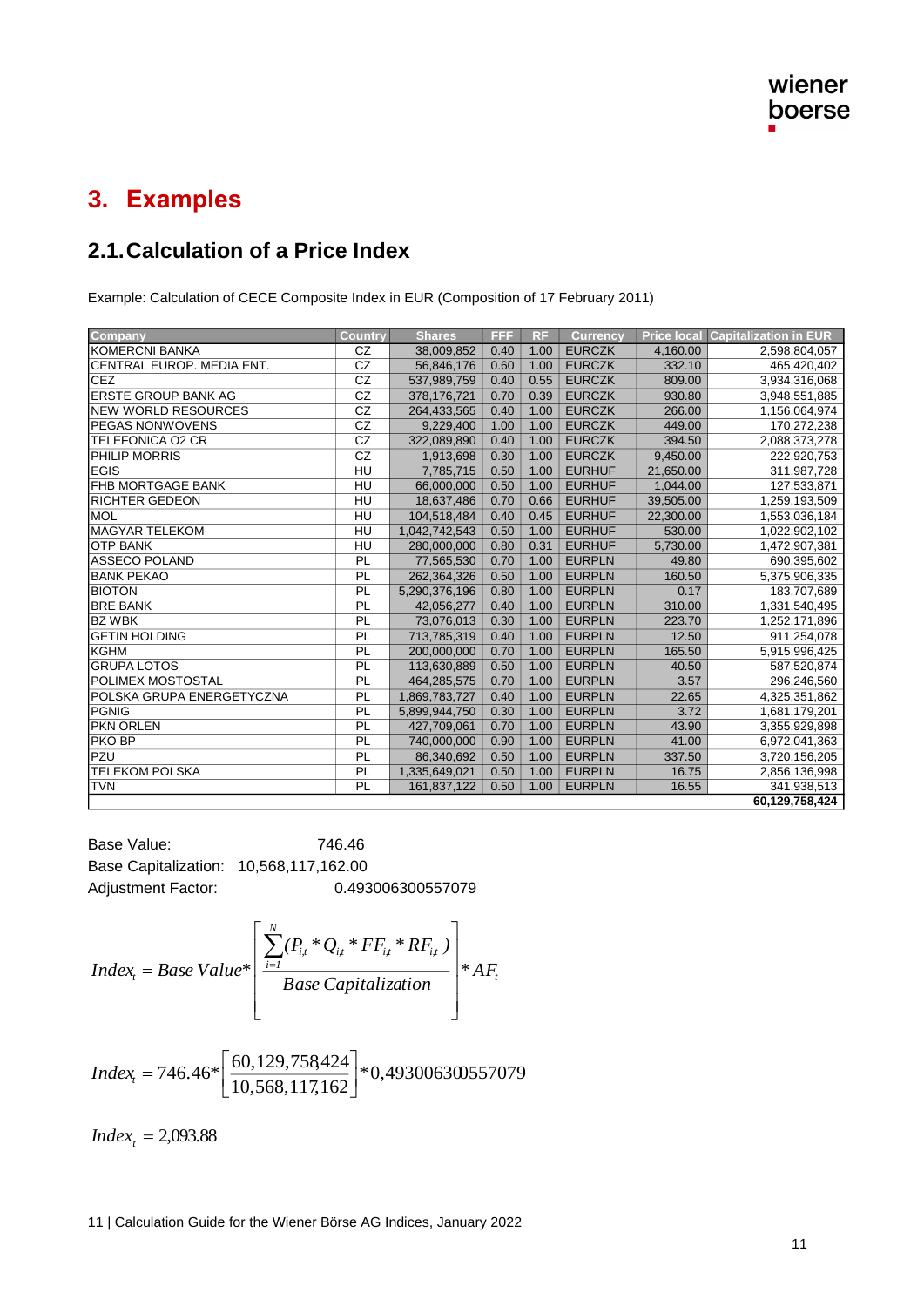## **2.2.Calculation of a Short Index**

#### **Example:**

| Base Value:                 | 1.000      |
|-----------------------------|------------|
| <b>Base Capitalization:</b> | 10.000.000 |
| Leverage Factor             | 1          |
| <b>Adjustment Factor:</b>   | 1          |
| €STR:                       | 1.5%       |

Day 1:

| <b>Company</b> | <b>Shares</b> | EFF  | <b>RF</b> |       | <b>Price Capitalization</b> |
|----------------|---------------|------|-----------|-------|-----------------------------|
| Share A        | 300,000       | 0.50 | 1.00      | 14.50 | 2,175,000                   |
| <b>Share B</b> | 400,000       | 0.50 | 1.00      | 10.70 | 2,140,000                   |
| Share C        | 700,000       | 0.30 | 1.00      | 15.00 | 3,150,000                   |
| Share D        | 800,000       | 0.50 | 1.00      | 7.80  | 3,120,000                   |
|                |               |      |           |       | 10,585,000                  |

*Short Index<sup>t</sup>* <sup>=</sup>1,058.50

Day 2:

| <b>Company</b> | <b>Shares</b> | EFF  | RF   | <b>Price</b> | <b>Capitalization</b> |
|----------------|---------------|------|------|--------------|-----------------------|
| <b>Share A</b> | 300,000       | 0.50 | 1.00 | 14.00        | 2,100,000             |
| Share B        | 400,000       | 0.50 | 1.00 | 10.70        | 2,140,000             |
| Share C        | 700,000       | 0.30 | 1.00 | 15.80        | 3,318,000             |
| Share D        | 800,000       | 0.50 | 1.00 | 7.80         | 3,120,000             |
|                |               |      |      |              | 10,678,000            |

$$
Short Index_{t} = ShortIndex_{t-1}*\left(1 + LF*\left(\frac{Capitalization_{t}}{Capitalization_{t-1}} - 1\right) + (1 - LF)*\left(\frac{EONIA_{t-1}}{360}\right)*d\right)
$$

$$
Short Index_{t} = 1,058.50 * \left(1 + (-1) * \left(\frac{10,678,000}{10,585,000} - 1\right) + (1 - (-1)) * \left(\frac{0.015}{360}\right) * 1\right)
$$

*ShortIndex<sup>t</sup>* <sup>=</sup>1,049.29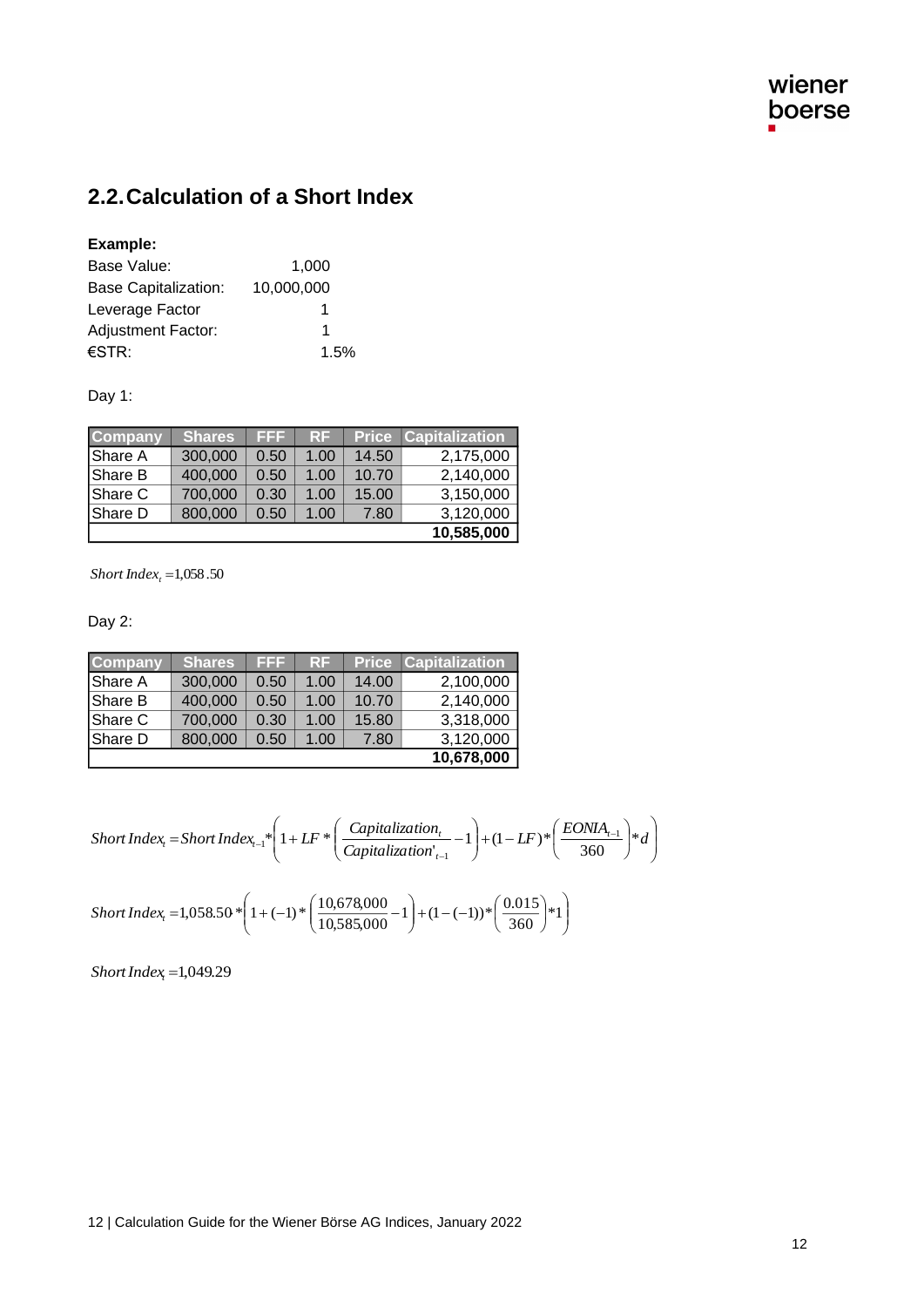## **2.3.Calculation of a Leverage Index**

#### **Example:**

| Base Value:                 | 1,000      |
|-----------------------------|------------|
| <b>Base Capitalization:</b> | 10,000,000 |
| Leverage Factor             |            |
| <b>Adjustment Factor:</b>   | 1          |
| €STR:                       | 0.35%      |
| SPREAD:                     | 1.08%      |

Day 1:

| Company | <b>Shares</b> | EFF  | RF   | <b>Price</b> | <b>Capitalization</b> |
|---------|---------------|------|------|--------------|-----------------------|
| Share A | 300,000       | 0.50 | 1.00 | 14.50        | 2,175,000             |
| Share B | 400,000       | 0.50 | 1.00 | 10.70        | 2,140,000             |
| Share C | 700,000       | 0.30 | 1.00 | 15.00        | 3,150,000             |
| Share D | 800,000       | 0.50 | 1.00 | 7.80         | 3,120,000             |
|         |               |      |      |              | 10,585,000            |

*Leverage Index<sup>t</sup>* <sup>=</sup>1,058.50

Day 2:

| Company | Shares  | EFF  | <b>RF</b> | <b>Price</b> | <b>Capitalization</b> |
|---------|---------|------|-----------|--------------|-----------------------|
| Share A | 300,000 | 0.50 | 1.00      | 14.00        | 2,100,000             |
| Share B | 400,000 | 0.50 | 1.00      | 10.70        | 2,140,000             |
| Share C | 700,000 | 0.30 | 1.00      | 15.80        | 3,318,000             |
| Share D | 800,000 | 0.50 | 1.00      | 7.80         | 3,120,000             |
|         |         |      |           |              | 10,678,000            |

$$
Leverage Index_t = Leverage Index_{t-1}*\left(1 + LF*\left(\frac{Capitalization_t}{Capitalization_{t-1}} - 1\right) + (1 - LF)*\left(\frac{EONIA_{t-1} + SPREAD_T}{360}\right)*d\right)
$$

$$
Leverage Index_{t} = 1,058.50 * \left(1 + 4 * \left(\frac{10,678,000}{10,585,000} - 1\right) + (1 - 4) * \left(\frac{0.0035 + 0.0108}{360}\right) * 1\right)
$$

*Leverage Index<sup>t</sup>* <sup>=</sup>1,095.57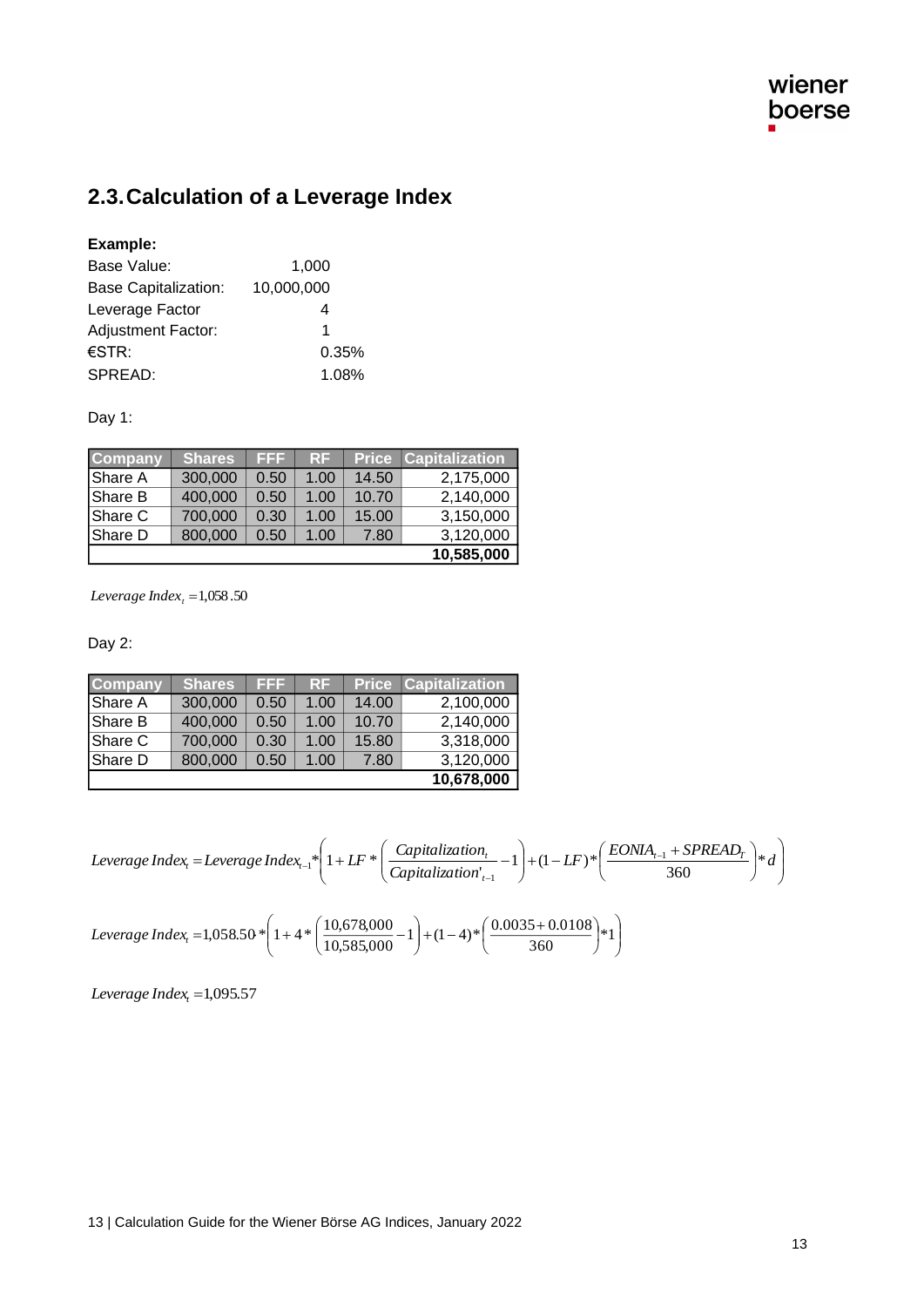## **2.4.Calculation of a Distributing Index**

#### **Example:**

| Base Value:                 | 1,000      |
|-----------------------------|------------|
| <b>Base Capitalization:</b> | 10,000,000 |
| <b>Adjustment Factor:</b>   |            |
| Cash component t-1:         | 9.450453   |
| <b>Dividend Points:</b>     | 2.45       |
| €STR:                       | 0.35%      |

Current index capitalization:

| <b>Company</b> | <b>Shares</b> | EEE. | RF   | <b>Price</b> | <b>Capitalization</b> |
|----------------|---------------|------|------|--------------|-----------------------|
| <b>Share A</b> | 300,000       | 0.50 | 1.00 | 14.00        | 2,100,000             |
| Share B        | 400,000       | 0.50 | 1.00 | 10.70        | 2,140,000             |
| Share C        | 700,000       | 0.30 | 1.00 | 15.80        | 3,318,000             |
| Share D        | 800,000       | 0.50 | 1.00 | 7.80         | 3,120,000             |
|                |               |      |      |              | 10,678,000            |

Calculation of the cash component:

$$
C_{t} = C_{t-1} * \left[ 1 + \left( \frac{EONIA}{360} \right) * d \right] + DP_{t}
$$
  
\n
$$
C_{t} = 9.450453 * \left[ 1 + \left( \frac{0.0035}{360} \right) * 1 \right] + 2.45
$$
  
\n
$$
C_{t} = 11.900545
$$

Calculation of the index value:

 $Index_{t} = BaseValue* \left| \frac{Capitalization_{t}}{BaseCapitalization_{t}} \right| * AF_{t} + C_{t}$ J 1  $\mathbf{r}$ L  $= BaseValue* \left[ \frac{Capitalization_t}{*} \right] *$  $*1 + 11.900545$ 10,000,000  $\left[\frac{10,678,000}{10,000,000}\right]*1+$ 1 L Γ *Index<sup>t</sup>* = *1,000\* Index<sup>t</sup>* = *1,079.70*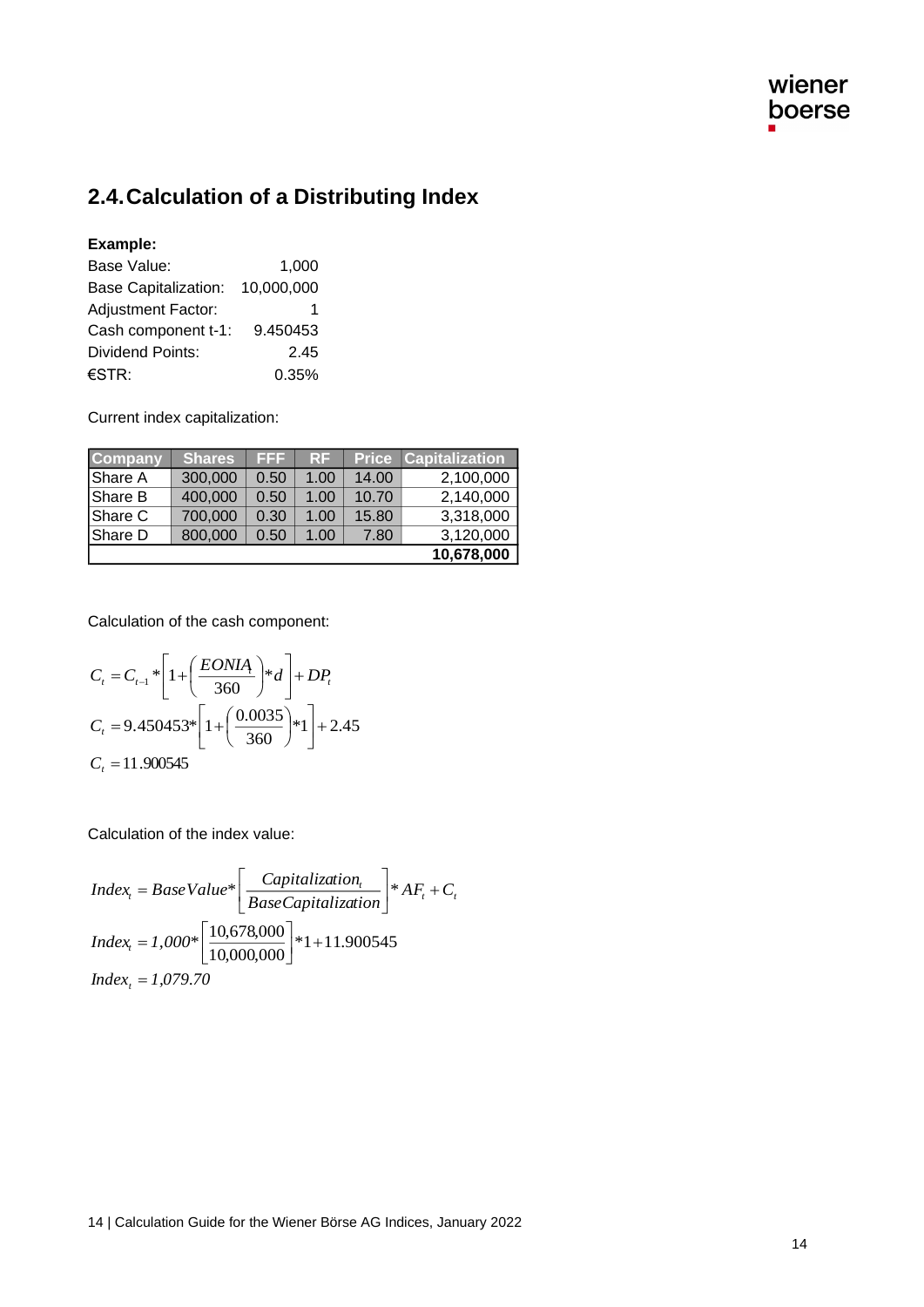# **2.5.Stock Split**

|                |         | EEE  |           |       |                             |
|----------------|---------|------|-----------|-------|-----------------------------|
| <b>Company</b> | Shares  |      | <b>RF</b> |       | <b>Price Capitalization</b> |
| Share A        | 300,000 | 0.50 | 1.00      | 14.00 | 2,100,000                   |
| Share B        | 400,000 | 0.50 | 1.00      | 10.50 | 2,100,000                   |
| Share C        | 700,000 | 0.30 | 1.00      | 16.00 | 3,360,000                   |
| Share D        | 800,000 | 0.50 | 1.00      | 7.50  | 3,000,000                   |
|                |         |      |           |       | 10,560,000                  |

Index before Stock Split Adjustment:

Index after Stock Split Adjustment:

| <b>Company</b> | Shares  | EEE  | <b>RF</b> | <b>Price</b> | <b>Capitalization</b> |
|----------------|---------|------|-----------|--------------|-----------------------|
| <b>Share A</b> | 600,000 | 0.50 | 1.00      | 7.00         | 2,100,000             |
| Share B        | 400,000 | 0.50 | 1.00      | 10.50        | 2,100,000             |
| Share C        | 700,000 | 0.30 | 1.00      | 16.00        | 3,360,000             |
| Share D        | 800,000 | 0.50 | 1.00      | 7.50         | 3,000,000             |
|                |         |      |           |              | 10,560,000            |

The adjustment factor does not change because the capitalization of the index remains the same.

The adjustment of a reverse stock split is done analogously.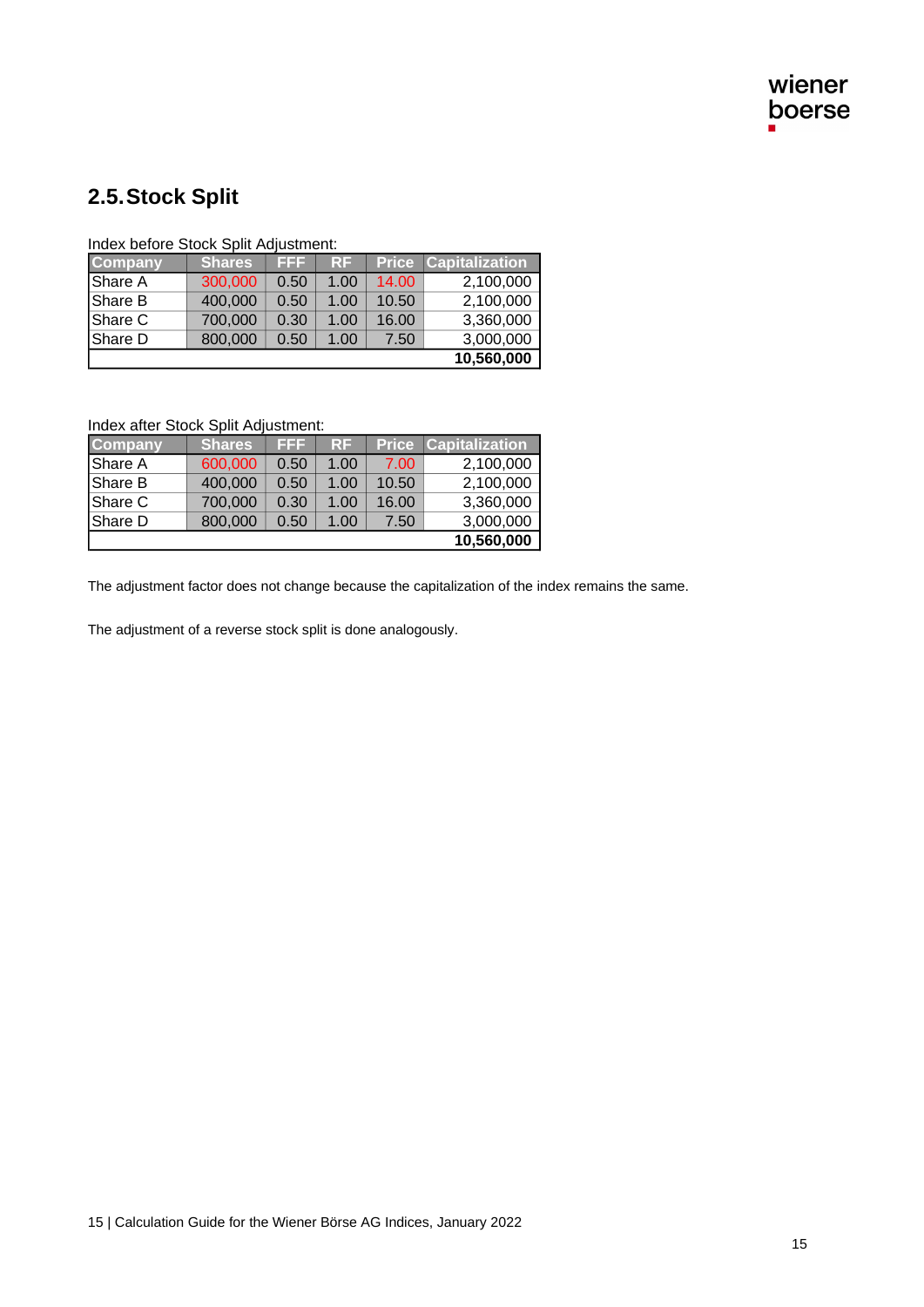#### **2.6.Capital Increase – Soft Underwriting**

Company B has decided to issue 5,000,000 shares at 10 EUR so that the total number of shares will rise from 6,000,000 to 11,000,000 shares. The subscription rights have a value of 0.50 per share. Neither an organizing bank nor a shareholder has agreed to buy any remaining shares that might not be subscribed for.

| Base Value:               | 1.000.00       |
|---------------------------|----------------|
| Base Capitalization:      | 100,000,000.00 |
| <b>Adjustment Factor:</b> | 1.00           |

#### before adjustment:

| <b>Company</b> | <b>Shares</b> | 13 S S | RF   |       | <b>Price Capitalization</b> |
|----------------|---------------|--------|------|-------|-----------------------------|
| Share A        | 10,000,000    | 0.50   | 1.00 | 12.00 | 60,000,000                  |
| Share B        | 6,000,000     | 0.50   | 1.00 | 10.00 | 30,000,000                  |
| Share C        | 7,000,000     | 0.25   | 1.00 | 15.00 | 26,250,000                  |
| Share D        | 8,000,000     | 0.50   | 1.00 | 8.00  | 32,000,000                  |
|                |               |        |      |       | 148,250,000                 |

$$
Index_{t} = Base\ Value^* \left[ \frac{\sum_{i=1}^{N} (P_{i,t} * Q_{i,t} * FF_{i,t} * RF_{i,t})}{Base\ Capitalization} \right] * AF_{t}
$$

Index ........................Value of the Index

- Pi, .............................Price of ith Stock in EUR
- Qi..............................Number of Shares of ith stock
- FF<sup>i</sup> ............................Free Float Factor of ith stock
- RFi............................Representation Factor of ith stock
- N ..............................Number of Companies contained in the index
- AF ............................Adjustment Factor of the Index

t ................................Time of Index Calculation

$$
Index_{t} = 1,000 * \left[\frac{148,250,000}{100,000,000}\right] * 1
$$
  
Index<sub>t</sub> = 1,482.50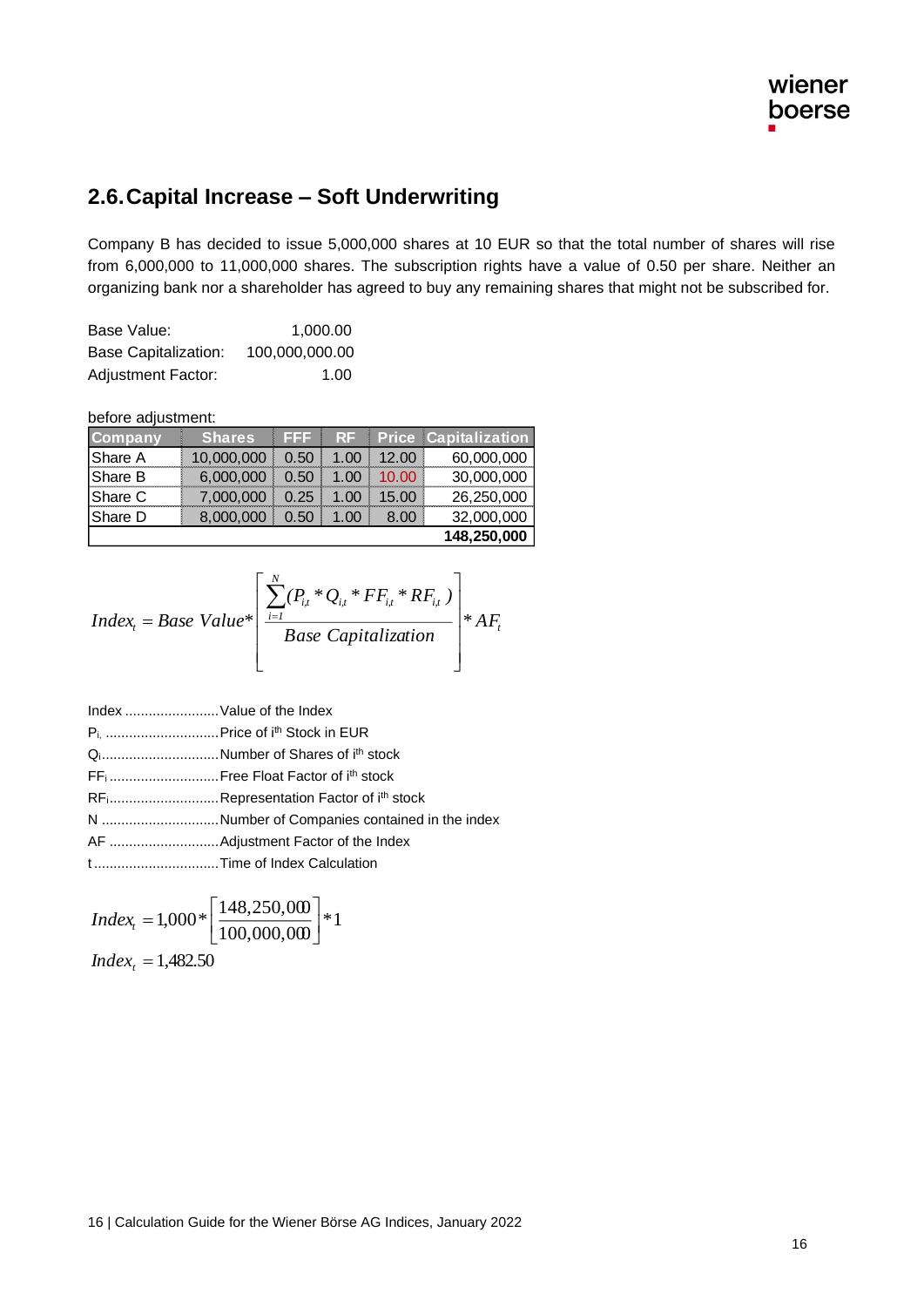Index on the evening before the ex-date:

before adjustment

| <b>Company</b> | <b>Shares</b> | EEE  | RF.  |       | <b>Price Capitalization</b> |
|----------------|---------------|------|------|-------|-----------------------------|
| Share A        | 10,000,000    | 0.50 | 1.00 | 12.00 | 60,000,000                  |
| Share B        | 6.000.000     | 0.50 | 1.00 | 10.00 | 30,000,000                  |
| Share C        | 7,000,000     | 0.25 | 1.00 | 15.00 | 26,250,000                  |
| IShare D       | 8,000,000     | 0.50 | 1.00 | 8.00  | 32,000,000                  |
|                |               |      |      |       | 148,250,000                 |

after adjustment

| <b>Company</b> | <b>Shares</b> | 1212 | RF   |       | <b>Price Capitalization</b> |
|----------------|---------------|------|------|-------|-----------------------------|
| Share A        | 10,000,000    | 0.50 | 1.00 | 12.00 | 60,000,000                  |
| IShare B       | 6,000,000     | 0.50 | 1.00 | 9.50  | 28,500,000                  |
| IShare C       | 7.000.000     | 0.25 | 1.00 | 15.00 | 26,250,000                  |
| IShare D       | 8,000,000     | 0.50 | 1.00 | 8.00  | 32,000,000                  |
|                |               |      |      |       | 146,750,000                 |

A new Adjustment Factor (AF) has to be calculated after the close of the index calculation because the index capitalization has changed due to the subscription rights mark down.

$$
AF'_{t} = AF_{t} * \left[ \frac{Capitalization_{t}}{Capitalization_{t}} \right]
$$

Capitalization............Capitalization of the Index before adjustment Capitalization'...........Capitalization of the Index after adjustment t ................................Time of Index Calculation (adjustment day)

l

$$
AF'_{t} = 1 * \left[ \frac{148,250,000}{146,750,000} \right]
$$
  
AF'\_{t} = 1.0102214651

The higher AF equals the effect of the subscription rights mark down. The index value remains unchanged:

$$
Index'_{t} = 1,000 * \left[ \frac{146,750,000}{100,000,000} \right] * 1.0102214651
$$
  
Index'\_{t} = 1,482.50

The new number of shares will be adjusted after their registration: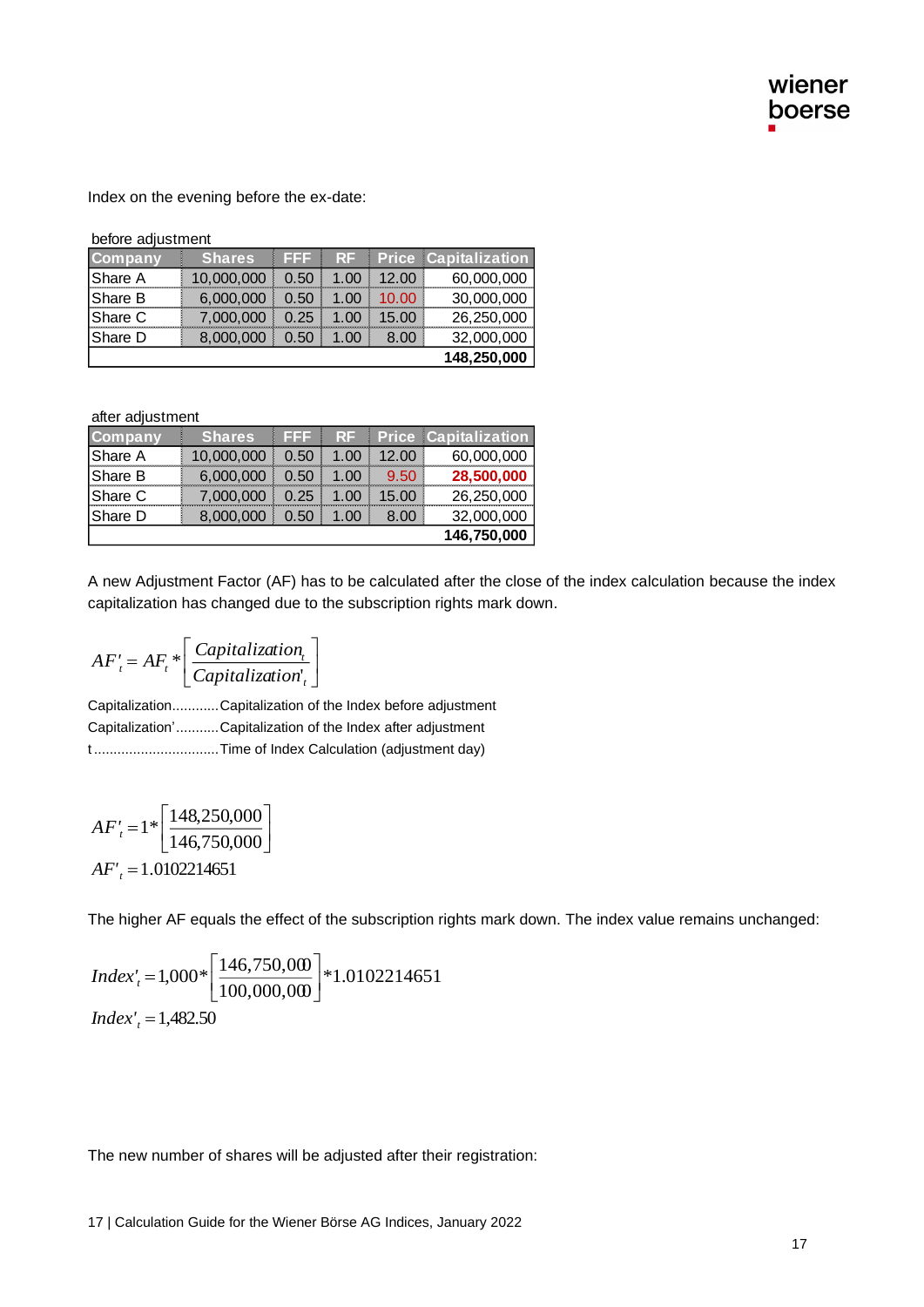#### before adjustment

| <b>Company</b> | <b>Shares</b> | FFF  | <b>RF</b> |       | <b>Price Capitalization</b> |
|----------------|---------------|------|-----------|-------|-----------------------------|
| Share A        | 10,000,000    | 0.50 | 1.00      | 14.00 | 70,000,000                  |
| Share B        | 6,000,000     | 0.50 | 1.00      | 8.00  | 24,000,000                  |
| Share C        | 7.000.000     | 0.25 | 1.00      | 17.00 | 29,750,000                  |
| Share D        | 8,000,000     | 0.50 | 1.00      | 8.50  | 34,000,000                  |
|                |               |      |           |       | 157,750,000                 |

after adjustment

| Company        | <b>Shares</b> | E E E | RF.  |       | <b>Price Capitalization</b> |
|----------------|---------------|-------|------|-------|-----------------------------|
| Share A        | 10,000,000    | 0.50  | 1.00 | 14.00 | 70,000,000                  |
| Share B        | 11,000,000    | 0.50  | 1.00 | 8.00  | 44,000,000                  |
| lShare C       | 7,000,000     | 0.25  | 1.00 | 17.00 | 29,750,000                  |
| <b>Share D</b> | 8,000,000     | 0.50  | 1.00 | 8.50  | 34,000,000                  |
|                |               |       |      |       | 177,750,000                 |

$$
AF'_{t} = 1 * \left[ \frac{157,750,000}{177,750,000} \right]
$$
  
AF'\_{t} = 0.88748241 91

the higher index capitalization due to the increase in the number of share<br>vel remains unchanged:<br> $\frac{50,000}{00,000}\Big]$  \*  $0.8874824191$ <br>a)<br>wiener Börse AG Indices, January 2022<br>a)<br>a) The lower AF levels out the higher index capitalization due to the increase in the number of shares of Company B. The index level remains unchanged:

\*0.8874824191 100,000,000  $1.000*\left[\frac{177,750,000}{100,000,000}\right]$  $\overline{\phantom{a}}$  $\overline{\mathsf{L}}$ *Index'*<sub>*t*</sub></sub> = 1.000\* *Index'<sup>t</sup>* = 1,577.50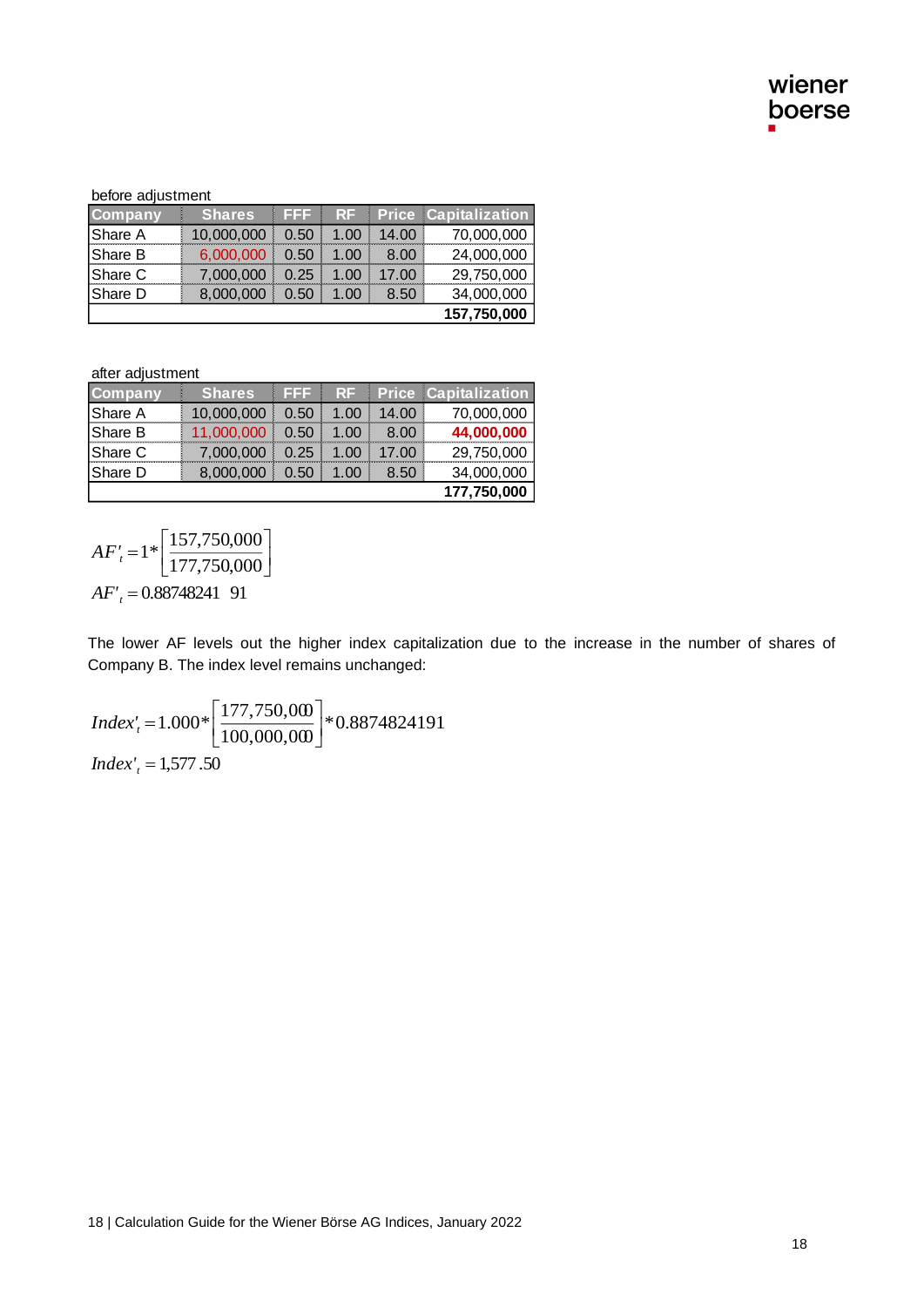#### **2.7.Capital Increase – Hard Underwriting**

Company B has decided to issue 5,000,000 shares at 10 EUR so that the total number of shares will rise from 6,000,000 to 11,000,000 shares. The subscription rights have a value of 0.50 per share. A main shareholder has guaranteed to subscribe to all remaining shares that have not been subscribed for.

| Base Value:                 | 1.000.00       |
|-----------------------------|----------------|
| <b>Base Capitalization:</b> | 100.000.000.00 |
| <b>Adjustment Factor:</b>   | 1.00           |

before adjustment:

| <b>Company</b> | <b>Shares</b> | I de lei | RF.  |       | <b>Price Capitalization</b> |
|----------------|---------------|----------|------|-------|-----------------------------|
| Share A        | 10,000,000    | 0.50     | 1.00 | 12.00 | 60,000,000                  |
| Share B        | 6,000,000     | 0.50     | 1.00 | 10.00 | 30,000,000                  |
| IShare C       | 7,000,000     | 0.25     | 1.00 | 15.00 | 26,250,000                  |
| IShare D       | 8,000,000     | 0.50     | 1.00 | 8.00  | 32,000,000                  |
|                |               |          |      |       | 148,250,000                 |

$$
Index_{t} = Base\ Value^* \left[ \frac{\sum_{i=1}^{N} (P_{i,t} * Q_{i,t} * FF_{i,t} * RF_{i,t})}{Base\ Capitalization} \right] * AF_{t}
$$

- Pi, .............................Price of ith Stock in EUR
- Qi..............................Number of Shares of ith stock
- FF<sub>i</sub>...............................Free Float Factor of i<sup>th</sup> stock

RFi............................Representation Factor of ith stock

- N ..............................Number of Companies contained in the index
- AF ............................Adjustment Factor of the Index
- t ................................Time of Index Calculation

\*1 100,000,000  $1,000*\left[\frac{148,250,000}{100,000,000}\right]$ ן  $\overline{\mathsf{L}}$ Γ  $Index_{t} = 1,000*$  $Index_{t} = 1,482.50$ 

Subscription rights mark down together with the adjustment of all new shares in the evening before the exdate: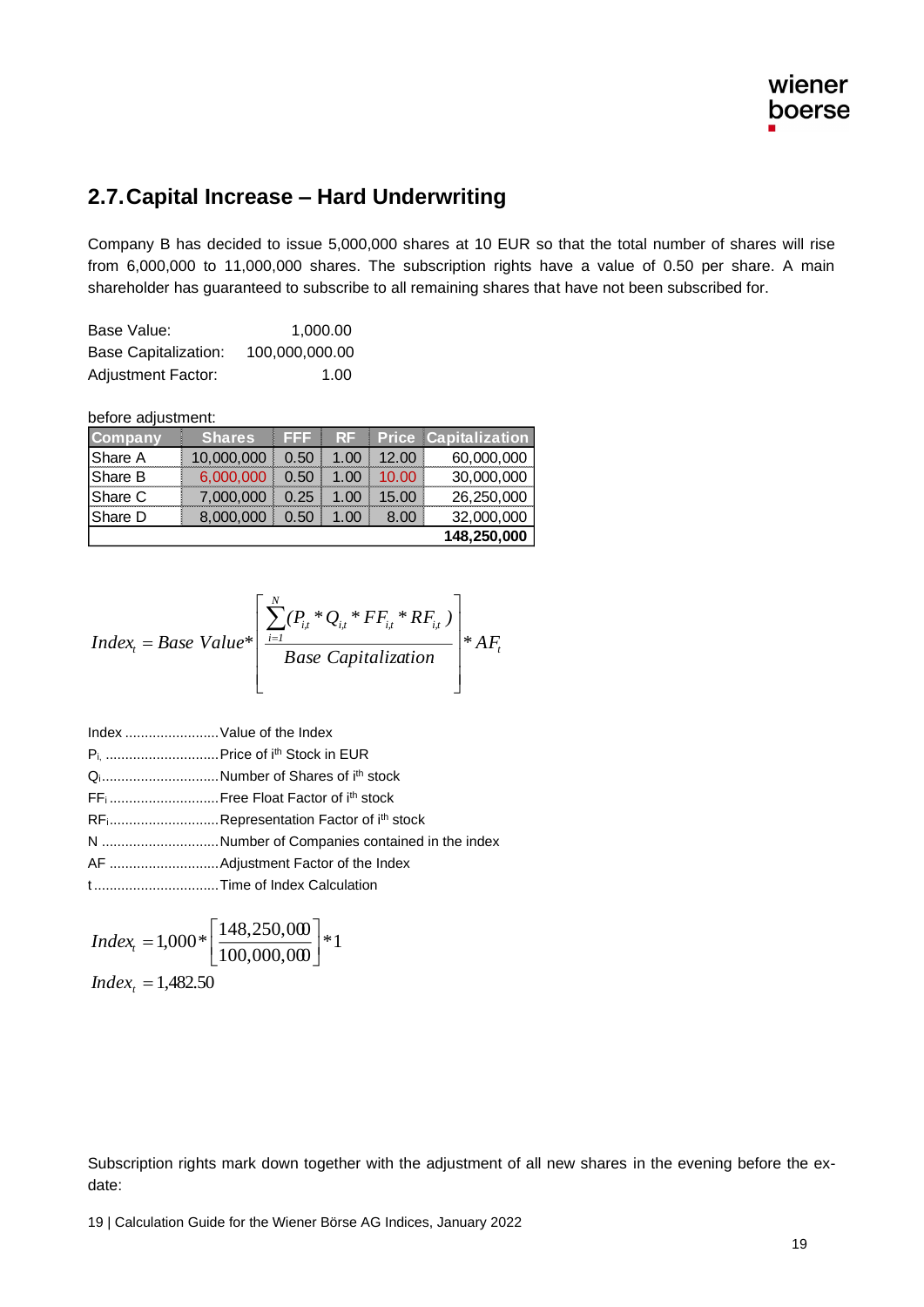before adjustment

| Company | <b>Shares</b> | E E E | RF   |       | <b>Price Capitalization</b> |
|---------|---------------|-------|------|-------|-----------------------------|
| Share A | 10,000,000    | 0.50  | 1.00 | 12.00 | 60,000,000                  |
| Share B | 6,000,000     | 0.50  | 1.00 | 10.00 | 30,000,000                  |
| Share C | 7.000.000     | 0.25  | 1.00 | 15.00 | 26,250,000                  |
| Share D | 8,000,000     | 0.50  | 1.00 | 8.00  | 32,000,000                  |
|         |               |       |      |       | 148,250,000                 |

after adjustment

| <b>Company</b> | <b>Shares</b> | EEE  | RF   |       | <b>Price Capitalization</b> |
|----------------|---------------|------|------|-------|-----------------------------|
| Share A        | 10,000,000    | 0.50 | 1.00 | 12.00 | 60,000,000                  |
| lShare B       | 11,000,000    | 0.50 | 1.00 | 9.50  | 52,250,000                  |
| IShare C       | 7.000.000     | 0.25 | 1.00 | 15.00 | 26,250,000                  |
| Share D        | 8,000,000     | 0.50 | 1.00 | 8.00  | 32,000,000                  |
|                |               |      |      |       | 170,500,000                 |

It is necessary to calculate a new Adjustment Factor (AF) in order to reflect the change in the index capitalization due to the higher number of shares and the subscription rights mark down.

$$
AF'_{t} = AF_{t} * \left[ \frac{Capitalization_{t}}{Capitalization_{t}} \right]
$$

Capitalization............Capitalization of the Index before adjustment Capitalization'...........Capitalization of the Index after adjustment t ................................Time of Index Calculation (adjustment day)

l

 $\overline{\phantom{a}}$  $\overline{\phantom{a}}$  $\overline{\mathsf{L}}$  $=1*$  $AF'_t = 1 * \left| \frac{148,250,000}{170,500,000} \right|$ *AF'<sup>t</sup>* = 0.86950146 63

The lower AF equals the effect of the new number of shares and the subscription rights mark down. The index value remains unchanged:

$$
Index'_{t} = 1.000 * \left[ \frac{170,500,000}{100,000,000} \right] * 0.8695014663
$$
  
Index'\_{t} = 1,482.50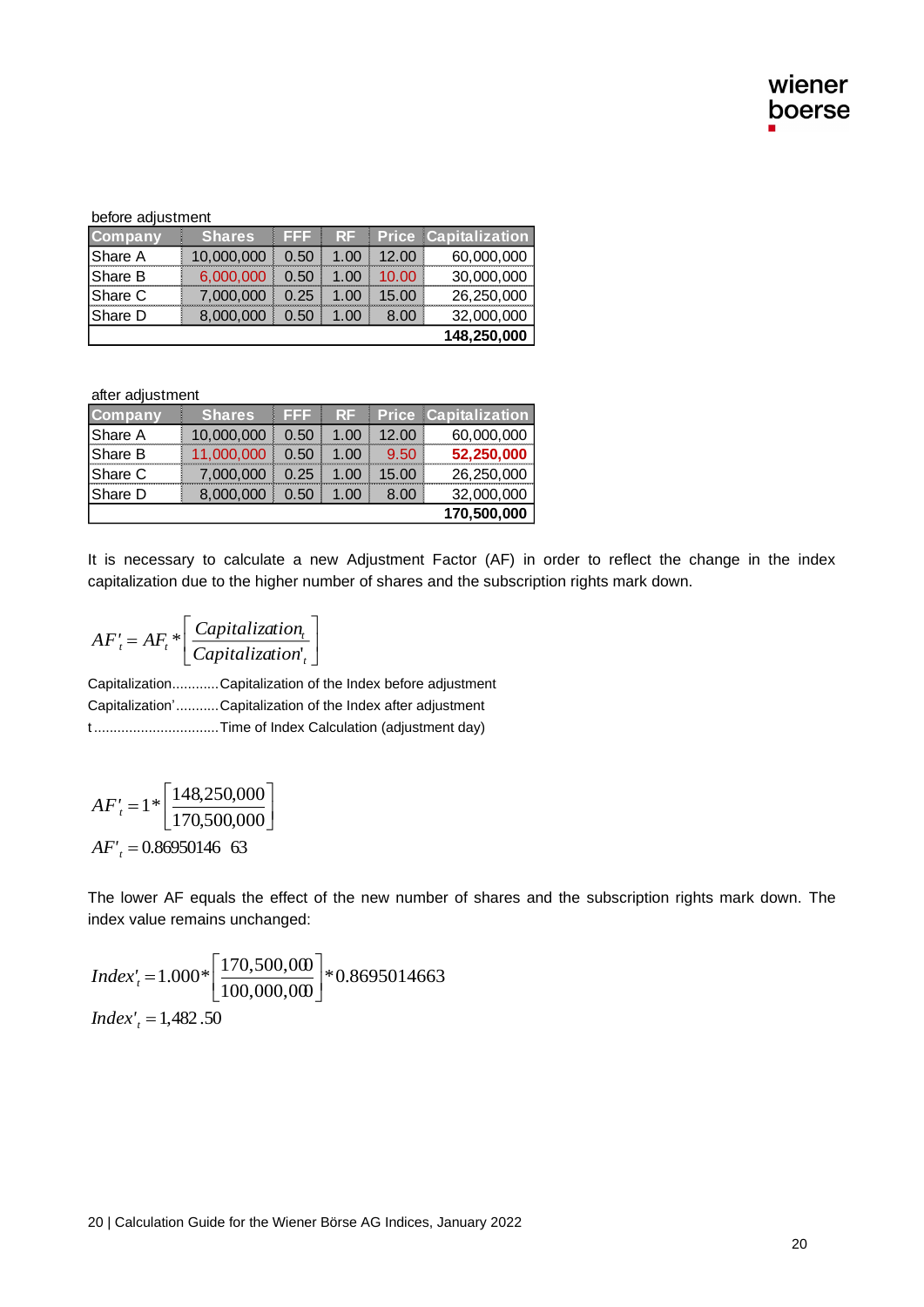### **2.8.Dividend Adjustment**

Base Value: 1,000 Base Capitalization: 10,000,000 Adjustment Factor: 1

Share A pays a dividend of 0.50.

Index before Dividend Adjustment:

| <b>Company</b> | <u>Shares</u> | EEE  | <b>RF</b> | <b>Price</b> | <b>Capitalization</b> |
|----------------|---------------|------|-----------|--------------|-----------------------|
| Share A        | 300,000       | 0.50 | 1.00      | 14.50        | 2,175,000             |
| Share B        | 400,000       | 0.50 | 1.00      | 10.70        | 2,140,000             |
| Share C        | 700,000       | 0.30 | 1.00      | 15.80        | 3,318,000             |
| Share D        | 800,000       | 0.50 | 1.00      | 7.80         | 3,120,000             |
|                |               |      |           |              | 10,753,000            |

$$
Index_{t} = Base Value * \left[ \frac{\sum_{i=1}^{N} (P_{i,t} * Q_{i,t} * FF_{i,t} * RF_{i,t})}{Base Capitalization} \right] * AF_{t}
$$

- Index ........................Value of the Index
- Pi, .............................Price of ith Stock
- Q<sub>i</sub>................................Number of Shares of i<sup>th</sup> stock
- FF<sup>i</sup> ............................Free Float Factor of ith stock
- RF<sub>i</sub>................................Representation Factor of i<sup>th</sup> stock
- N ..............................Number of Companies contained in the index
- AF ............................Adjustment Factor of the Index
- t ................................Time of Index Calculation

$$
Index_{t} = 1,000 * \left[\frac{10,753,000}{10,000,000}\right] * 1
$$

*Index*<sub>t</sub> = 1,075.30

Index after Dividend Adjustment:

| <b>Company</b> | <b>Shares</b> | EFF  | RF   | <b>Price</b> | <b>Capitalization</b> |
|----------------|---------------|------|------|--------------|-----------------------|
| Share A        | 300,000       | 0.50 | 1.00 | 14.00        | 2,100,000             |
| Share B        | 400,000       | 0.50 | 1.00 | 10.70        | 2,140,000             |
| Share C        | 700,000       | 0.30 | 1.00 | 15.80        | 3,318,000             |
| Share D        | 800,000       | 0.50 | 1.00 | 7.80         | 3,120,000             |
|                |               |      |      |              | 10,678,000            |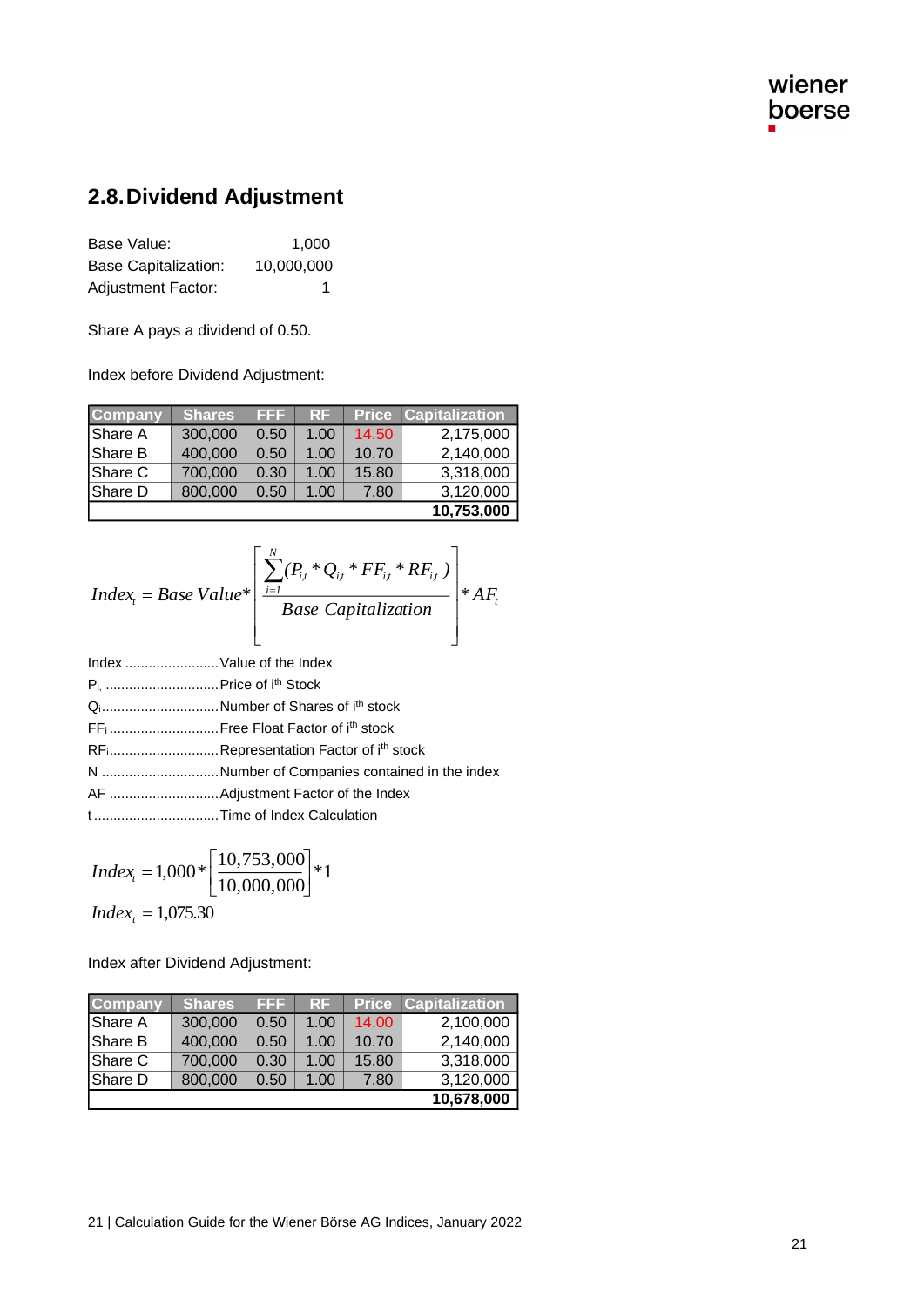

A new Adjustment Factor needs to be calculated because the index capitalization has changed.

 $\rfloor$ 1  $\mathbf{r}$ L  $= AF^*$  $T_t = AF_t * \frac{eqphi}{Capitalization}$  $AF'_{t} = AF_{t} * \frac{Capitalization_{t}}{Capitalization_{t}}$ 

Capitalization .........Capitalization of the Index before adjustment Capitalization'...........Capitalization of the Index after adjustment t ................................Time of Index Calculation (adjustment day)

l

$$
AF'_{t} = 1 * \left[ \frac{10,753,000}{10,678,000} \right]
$$
  
AF'\_{t} = 1.007023787  
*Index*'\_{t} = 1,000 \* \left[ \frac{10,753,000}{10,678,000} \right] \* 1.007023787  
*Index*'\_{t} = 1,075.30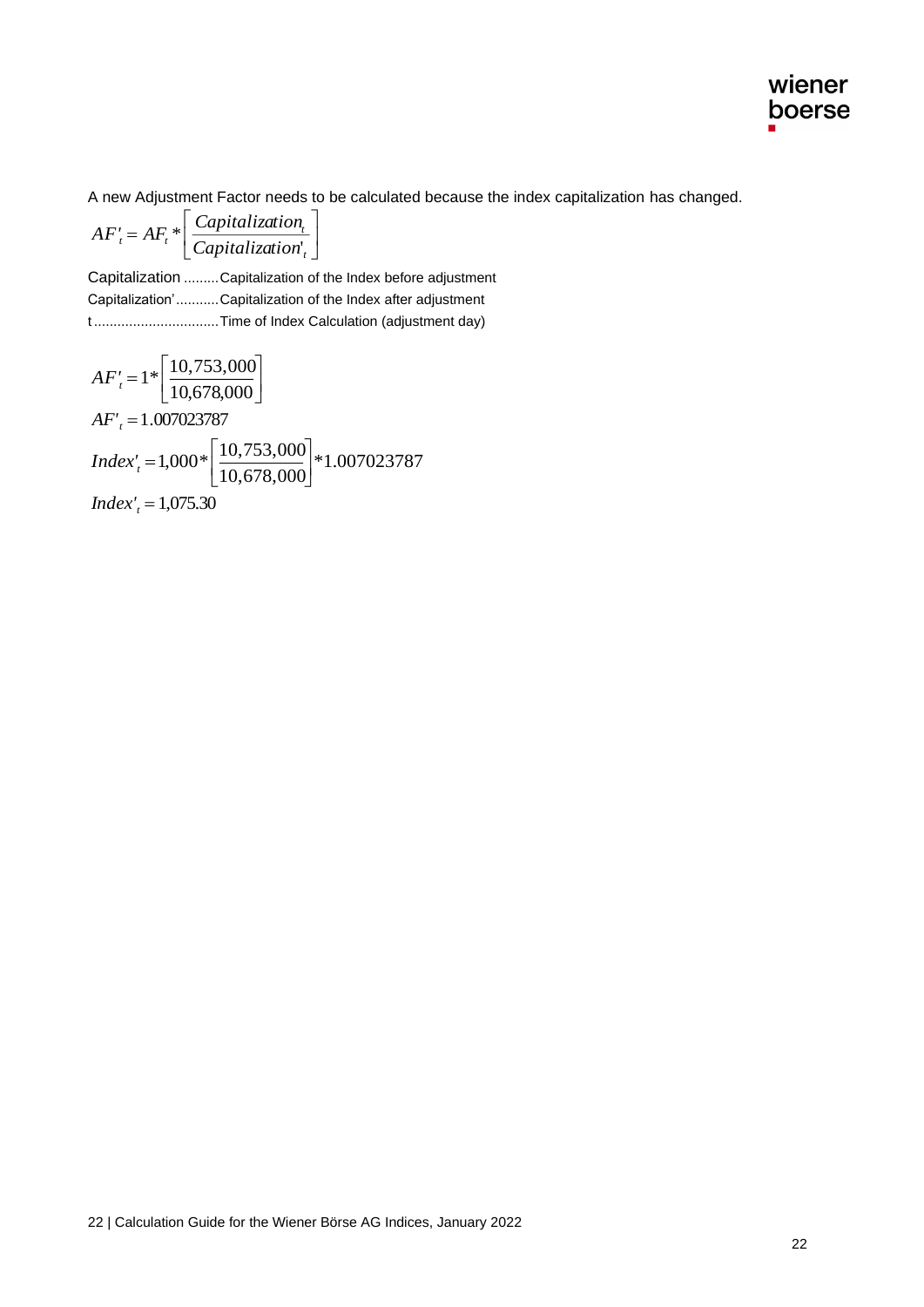### **2.9.Dividend Point Calculation**

| Base Value (Base Index)           | 1.000         |
|-----------------------------------|---------------|
| Base Capitalization (Base Index): | 1.000.000.000 |
| Adjustment Factor (Base Index):   | 1.00          |
| Value of DVP index t-1            | 65.12         |

Share A pays a dividend of 1.75.

Index before Dividend Adjustment:

|         |                               |  | Company Shares FFF RF Price Capitalization |
|---------|-------------------------------|--|--------------------------------------------|
| Share A | 300,000   0.50   1.00   14.50 |  | 2.175.000                                  |

Calculation of the Dividend Capitalization:

$$
DA_{i} = \sum_{i=1}^{N} Div_{i,t} * Q_{i,t} * FF_{i,t} * RF_{i,t}
$$

| DA  Dividend Capitalization                  |
|----------------------------------------------|
| Divi Dividend of ith Stock                   |
| QNumber of Shares of ith stock               |
|                                              |
| RFiRepresentation Factor of ith stock        |
| N Number of Companies contained in the index |
| tTime of Index Calculation                   |
|                                              |

$$
DA_t = 1.75 * 300,000 * 0.50 * 1.00
$$
  
 $DA_t = 262,500$ 

Calculation of the dividend point index:

$$
DVP_t = DVP_{t-1} + BaseValue \bigg[\frac{DA_t}{Base Capitalization}\bigg]*AF_t
$$

DVP<sub>t</sub>............................Value of dividend point index on day t DVP<sub>t-1</sub>........................Value of dividend point index on day t-1 Base Capitalization ..Base Capitalization of base index on day t AFt............................Adjustment Factor of base index on day t Base Value...............Base Value of base index

$$
DVP_t = 65.12 + 1,000 \left[ \frac{262,500}{1,000,000,000} \right] * 1
$$
  
\n
$$
DVP_t = 65.12 + 0.26
$$
  
\n
$$
DVP_t = 65.38
$$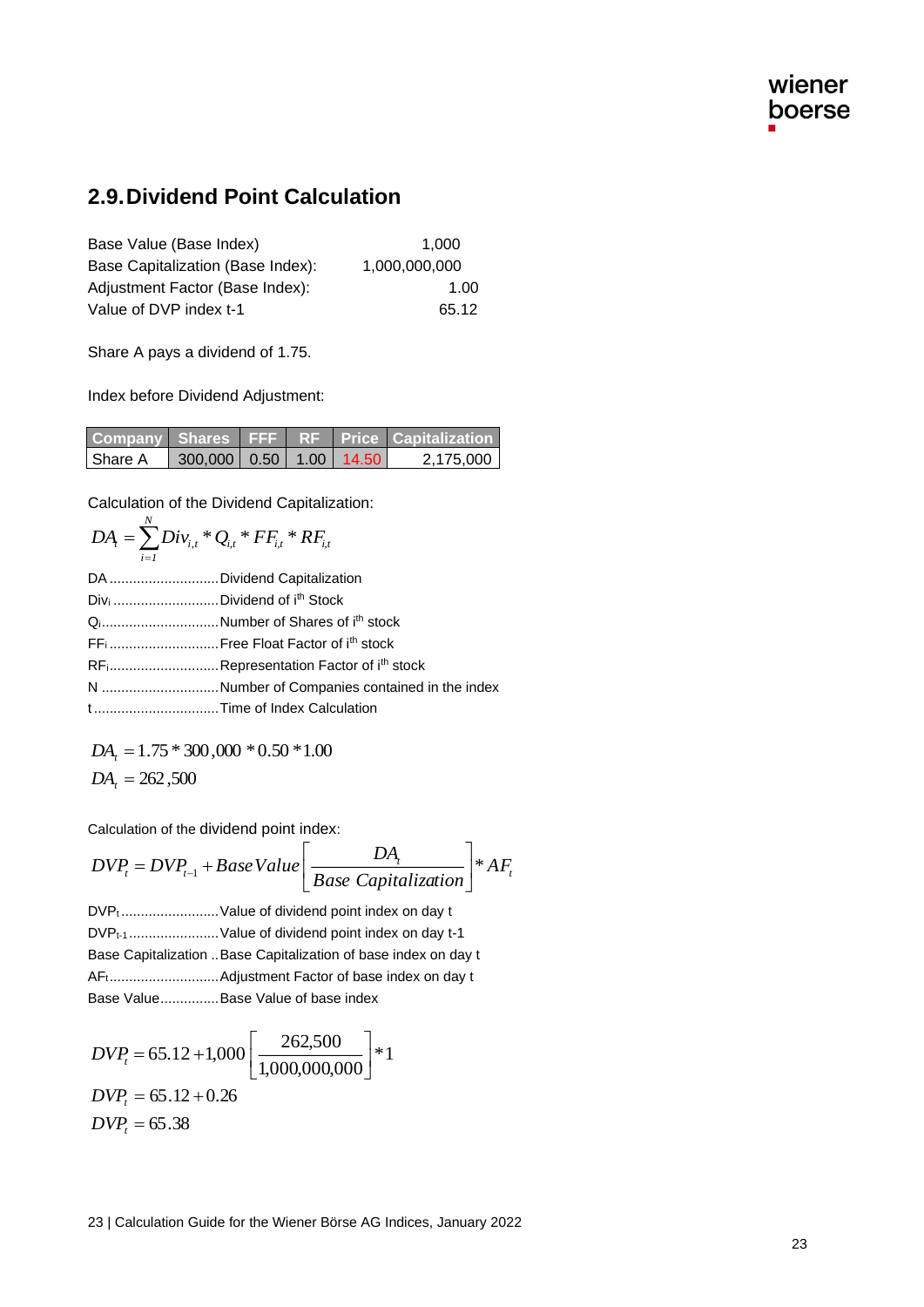# **2.10. Inclusion of a Company**

| Base Value:               | 1.000.00      |
|---------------------------|---------------|
| Base Capitalization:      | 10,000,000.00 |
| <b>Adjustment Factor:</b> | 1.00          |

Index before Inclusion of Share B:

| <b>Company</b> | <b>Shares</b> | 1222 | RF   | <b>Price</b> | <b>Capitalization</b> |
|----------------|---------------|------|------|--------------|-----------------------|
| Share A        | 300,000       | 0.50 | 1.00 | 14.50        | 2,175,000             |
|                |               |      |      |              |                       |
| Share C        | 700,000       | 0.30 | 1.00 | 15.80        | 3,318,000             |
| Share D        | 800,000       | 0.50 | 1.00 | 7.80         | 3,120,000             |
|                |               |      |      |              | 8,613,000             |

$$
Index_{t} = BaseValue* \left[ \frac{\sum_{i=1}^{N} (P_{it} * Q_{it} * FF_{it} * RF_{it})}{Base Capitalization} \right] * AF_{t}
$$

| Index  Value of the Index                      |                                                            |
|------------------------------------------------|------------------------------------------------------------|
| P <sub>i,</sub> Price of i <sup>th</sup> Stock |                                                            |
|                                                | QNumber of Shares of ith stock                             |
|                                                | FF <sub>i</sub> Free Float Factor of i <sup>th</sup> stock |
|                                                | RFiRepresentation Factor of ith stock                      |
|                                                | N Number of Companies contained in the index               |
|                                                |                                                            |
|                                                | tTime of Index Calculation                                 |
|                                                |                                                            |

$$
Index_{i} = 1,000 * \left[ \frac{8,613,000}{10,000,000} \right] * 1
$$

*Index*<sub>t</sub> = 861.30

Index after Inclusion of Share B: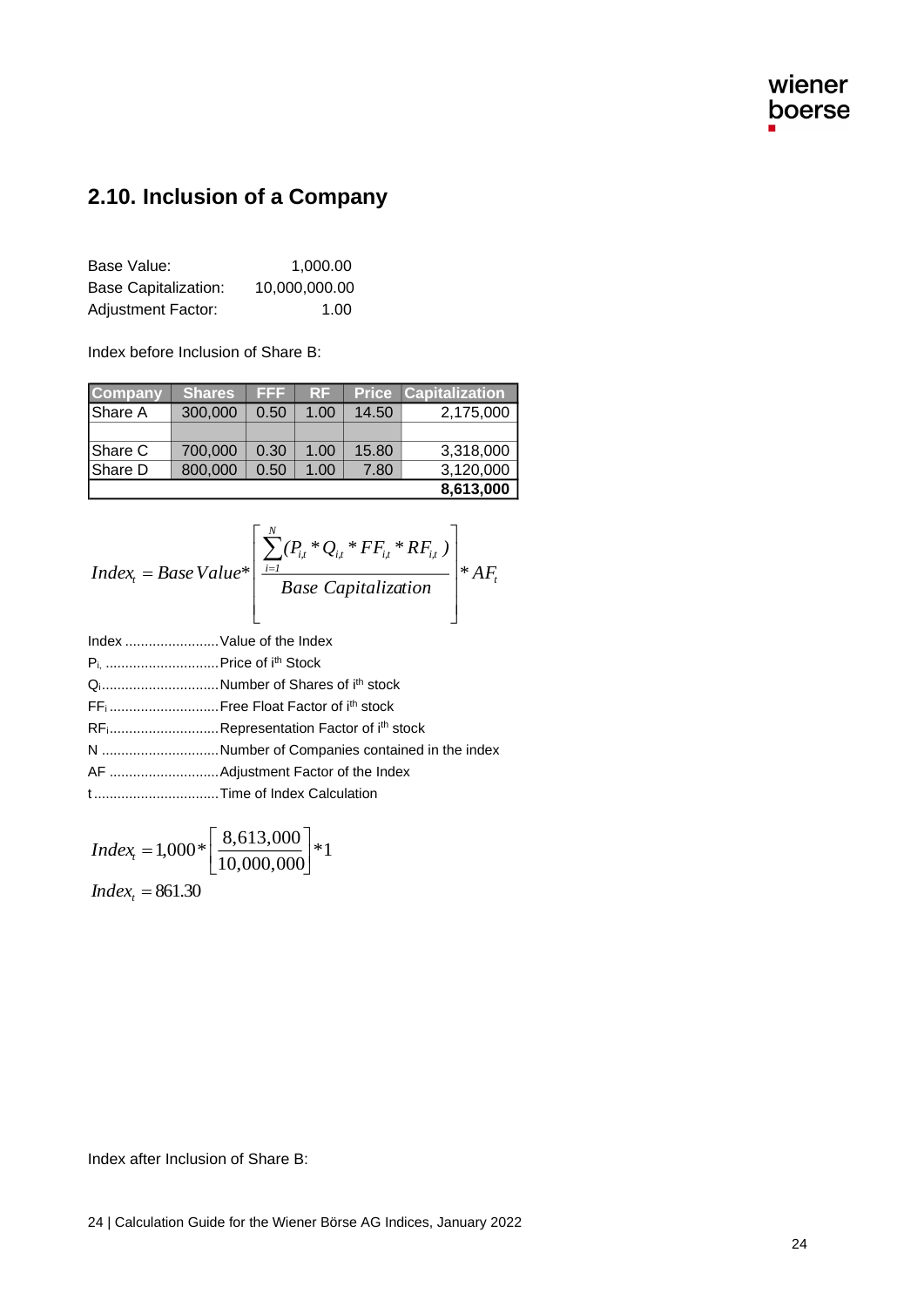| <b>Company</b> | <b>Shares</b> | EFF  | <b>RF</b> | <b>Price</b> | <b>Capitalization</b> |
|----------------|---------------|------|-----------|--------------|-----------------------|
| Share A        | 300,000       | 0.50 | 1.00      | 14.50        | 2,175,000             |
| Share B        | 400,000       | 0.50 | 1.00      | 10.70        | 2,140,000             |
| Share C        | 700,000       | 0.30 | 1.00      | 15.80        | 3,318,000             |
| Share D        | 800,000       | 0.50 | 1.00      | 7.80         | 3,120,000             |
|                |               |      |           |              | 10,753,000            |

$$
AF'_{t} = AF_{t} * \left[ \frac{Capitalization_{t}}{Capitalization_{t}} \right]
$$

Capitalization............Capitalization of the Index before adjustment Capitalization'...........Capitalization of the Index after adjustment t ................................Time of Index Calculation (adjustment day)

$$
AF'_{i} = AF_{i} * \left[ \frac{exp_{i} + \frac{1}{2} + \frac{1}{2} + \frac{1}{2} + \frac{1}{2} + \frac{1}{2} + \frac{1}{2} + \frac{1}{2} + \frac{1}{2} + \frac{1}{2} + \frac{1}{2} + \frac{1}{2} + \frac{1}{2} + \frac{1}{2} + \frac{1}{2} + \frac{1}{2} + \frac{1}{2} + \frac{1}{2} + \frac{1}{2} + \frac{1}{2} + \frac{1}{2} + \frac{1}{2} + \frac{1}{2} + \frac{1}{2} + \frac{1}{2} + \frac{1}{2} + \frac{1}{2} + \frac{1}{2} + \frac{1}{2} + \frac{1}{2} + \frac{1}{2} + \frac{1}{2} + \frac{1}{2} + \frac{1}{2} + \frac{1}{2} + \frac{1}{2} + \frac{1}{2} + \frac{1}{2} + \frac{1}{2} + \frac{1}{2} + \frac{1}{2} + \frac{1}{2} + \frac{1}{2} + \frac{1}{2} + \frac{1}{2} + \frac{1}{2} + \frac{1}{2} + \frac{1}{2} + \frac{1}{2} + \frac{1}{2} + \frac{1}{2} + \frac{1}{2} + \frac{1}{2} + \frac{1}{2} + \frac{1}{2} + \frac{1}{2} + \frac{1}{2} + \frac{1}{2} + \frac{1}{2} + \frac{1}{2} + \frac{1}{2} + \frac{1}{2} + \frac{1}{2} + \frac{1}{2} + \frac{1}{2} + \frac{1}{2} + \frac{1}{2} + \frac{1}{2} + \frac{1}{2} + \frac{1}{2} + \frac{1}{2} + \frac{1}{2} + \frac{1}{2} + \frac{1}{2} + \frac{1}{2} + \frac{1}{2} + \frac{1}{2} + \frac{1}{2} + \frac{1}{2} + \frac{1}{2} + \frac{1}{2} + \frac{1}{2} + \frac{1}{2} + \frac{1}{2} + \frac{1}{2} + \frac{1}{2} + \frac{1}{2} + \frac{1}{2} + \frac{1}{2} + \frac{1}{2} + \frac{1}{2} + \frac{1}{2} + \frac{1}{2} + \
$$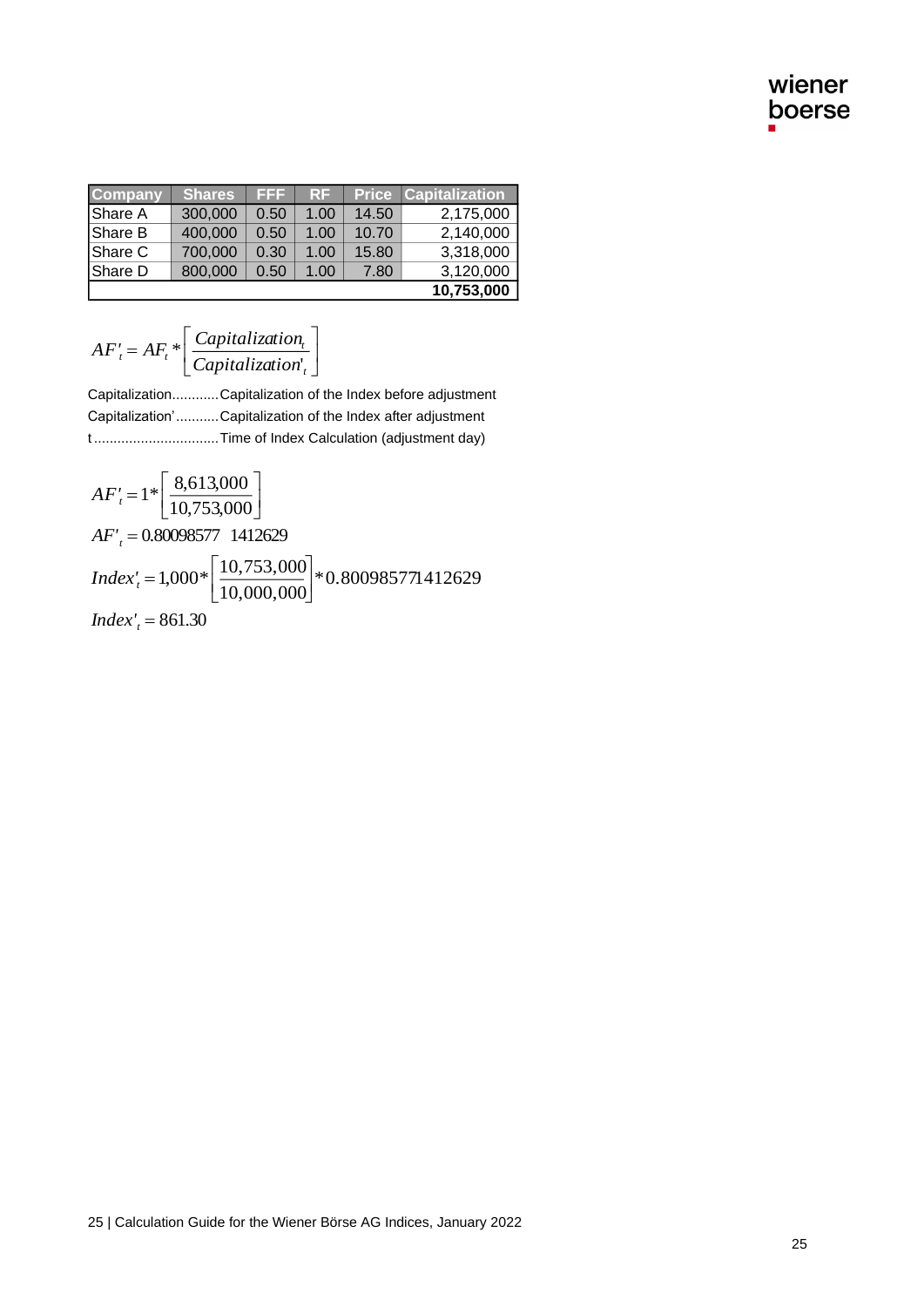# **2.11. Exclusion of a Company**

| Base Value:               | 1.000.00      |
|---------------------------|---------------|
| Base Capitalization:      | 10,000,000.00 |
| <b>Adjustment Factor:</b> | 1.00          |

Index before Exclusion of Share B:

| <b>Company</b> | Shares  | EFF  | <b>RF</b> | <b>Price</b> | <b>Capitalization</b> |
|----------------|---------|------|-----------|--------------|-----------------------|
| Share A        | 300,000 | 0.50 | 1.00      | 14.50        | 2,175,000             |
| Share B        | 400,000 | 0.50 | 1.00      | 10.70        | 2,140,000             |
| Share C        | 700,000 | 0.30 | 1.00      | 15.80        | 3,318,000             |
| Share D        | 800,000 | 0.50 | 1.00      | 7.80         | 3,120,000             |
|                |         |      |           |              | 10,753,000            |

$$
Index_{t} = Base Value * \left[ \frac{\sum_{i=1}^{N} (P_{i,t} * Q_{i,t} * FF_{i,t} * RF_{i,t})}{Base Capitalization} \right] * AF_{t}
$$
  
Index ................. Value of the Index

|                                                                                                                                                                                                                                   | QNumber of Shares of i <sup>th</sup> stock                     |
|-----------------------------------------------------------------------------------------------------------------------------------------------------------------------------------------------------------------------------------|----------------------------------------------------------------|
|                                                                                                                                                                                                                                   |                                                                |
|                                                                                                                                                                                                                                   | RF <sub>i</sub> Representation Factor of i <sup>th</sup> stock |
|                                                                                                                                                                                                                                   | N Number of Companies contained in the index                   |
|                                                                                                                                                                                                                                   |                                                                |
| $\mathbf{r}$ . The contract of the contract of the contract of the contract of the contract of the contract of the contract of the contract of the contract of the contract of the contract of the contract of the contract of th |                                                                |

t ................................Time of Index Calculation

$$
Index_{t} = 1,000 * \left[ \frac{10,753,000}{10,000,000} \right] * 1
$$
  
Index<sub>t</sub> = 1,075.30

26 | Calculation Guide for the Wiener Börse AG Indices, January 2022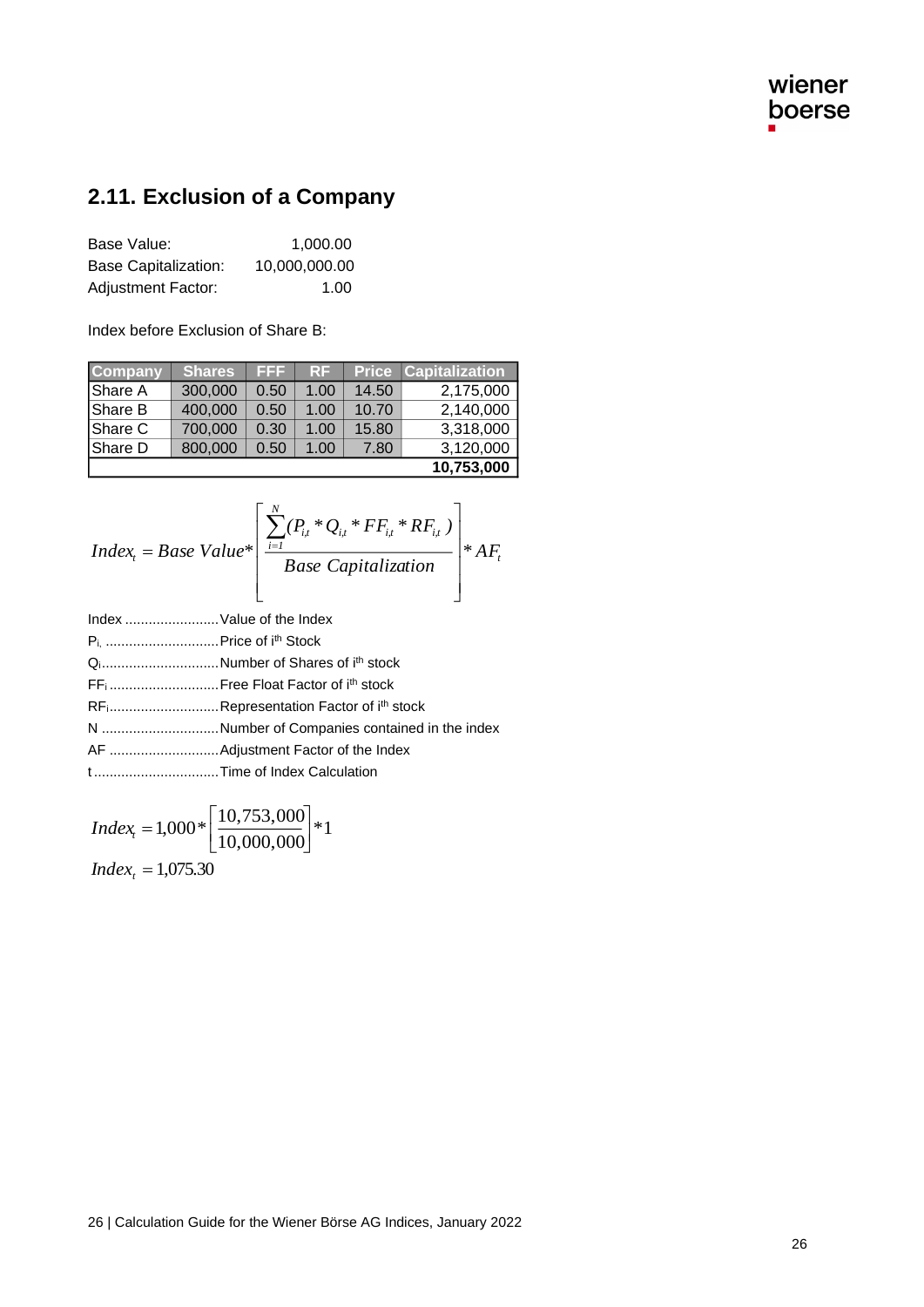Index after Exclusion of Share B:

| <b>Company</b> | <b>Shares</b> | 1222 | RF   |       | <b>Price Capitalization</b> |
|----------------|---------------|------|------|-------|-----------------------------|
| Share A        | 300,000       | 0.50 | 1.00 | 14.50 | 2,175,000                   |
|                |               |      |      |       |                             |
| Share C        | 700,000       | 0.30 | 1.00 | 15.80 | 3,318,000                   |
| Share D        | 800,000       | 0.50 | 1.00 | 7.80  | 3,120,000                   |
|                |               |      |      |       | 8,613,000                   |

l

$$
AF'_{t} = AF_{t} * \left[ \frac{Capitalization_{t}}{Capitalization_{t}} \right]
$$

Capitalization............Capitalization of the Index before adjustment Capitalization'...........Capitalization of the Index after adjustment t ................................Time of Index Calculation (adjustment day)

$$
AF'_{t} = 1 * \left[ \frac{10,753,000}{8,613,000} \right]
$$
  
AF'\_{t} = 1.24846162 777197  
*Index*'\_{t} = 1,000 \* \left[ \frac{8,613,000}{10,000,000} \right] \* 1.24846162777197  
*Index*'\_{t} = 1,075.30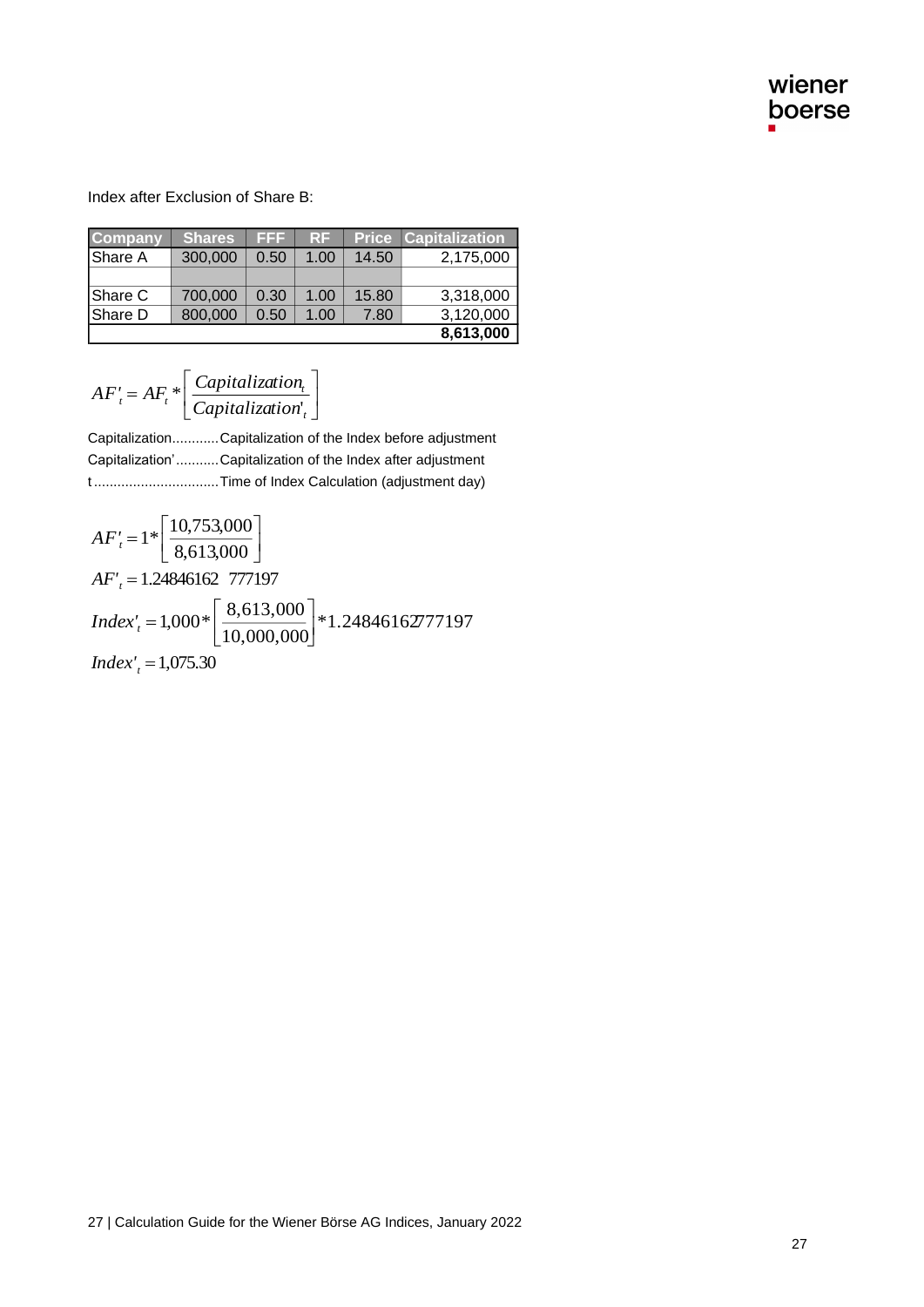### **2.12. Calculation of a Daily Settlement Price**

1. If there was a trade in a contract:

| Last trade at                  | 1,000  |
|--------------------------------|--------|
| Underlying at last trade       | 950    |
| Underlying at close of trading | 960    |
| Percentage change              | 1.053% |

I J 1 L L  $=$  *Contract*\* $\left[\frac{Underlying}{Underlying} \right]$  $c_t =$  *Contract*<sup>\*</sup>  $\frac{1}{\text{Underlying}_t}$ *Underlying Daily Settlement Price Index Contract\**

|                             | Daily Settlement Price Value of the Daily Settlement Price Index |
|-----------------------------|------------------------------------------------------------------|
| Contract  Value of contract |                                                                  |
|                             |                                                                  |
|                             |                                                                  |

İ J 1 L  $Daily$  *Settlement Price Index*<sub>*t*</sub> = 1,000\*  $\left\lceil \frac{960}{950} \right\rceil$ 

*Daily Settlement Price Index<sup>t</sup>* <sup>=</sup>1,000 *\**1.01053

*Daily Settlement Price Index<sup>t</sup>* <sup>=</sup>1,010.53

2. If there was no trade in a contract, but new quotes:

| Bid/Ask Mid at                 | 955    |
|--------------------------------|--------|
| Bid                            | 945    |
| Ask                            | 965    |
| Underlying at quotation        | 950    |
| Underlying at close of trading | 960    |
| Percentage change              | 1.053% |

 $\overline{\phantom{a}}$  $\overline{\phantom{a}}$  $\overline{\phantom{a}}$  $\mathsf{I}$ L  $=$  Best Mid Bid / Ask Quote  $*$ *t*  $\mathcal{F}_t = BestMidBid / AskQuote* \left| \frac{Unuentlying_t}{Underlying_t} \right|$ *Underlying Daily Settlement Price Index Best Mid Bid* / *AskQuote\**

|                                               | Daily Settlement Price Value of the Daily Settlement Price Index |
|-----------------------------------------------|------------------------------------------------------------------|
| Best Mid Bid/Ask Quote Mid of last best quote |                                                                  |
|                                               |                                                                  |
|                                               |                                                                  |

I J 1 L *Daily Settlement Price Index<sub>t</sub>* =955\*  $\left\lceil \frac{960}{950} \right\rceil$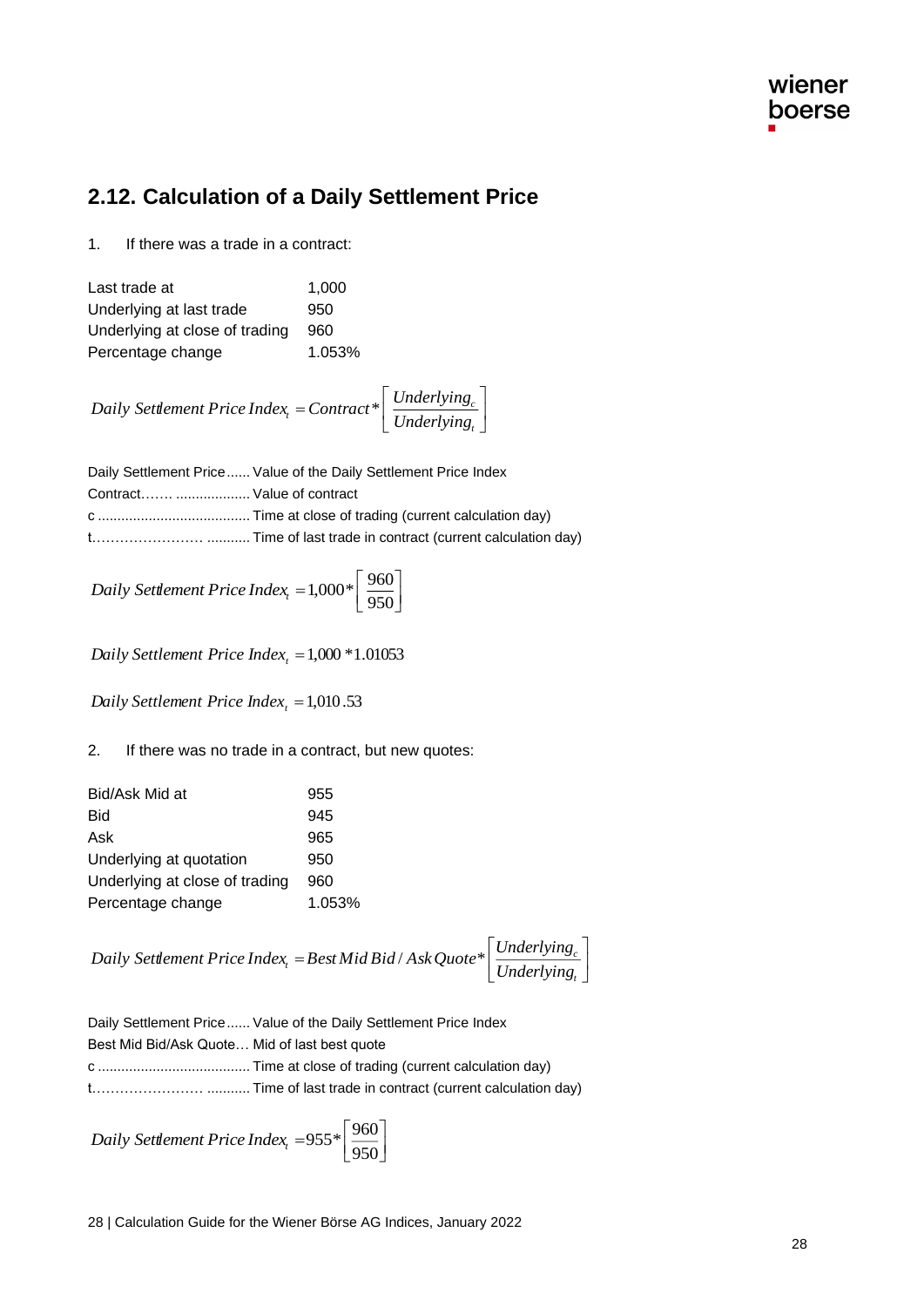Daily Settlement Price Index, =955 \* 1.01053

| Time to Maturity               | 90      |
|--------------------------------|---------|
| EURIBOR 12 Month (360)         | 0.00544 |
| Underlying at close of trading | 960     |

| Daily Settlement Price Index, $= 955 * 1.01053$                                     |                                                                                                       |    |
|-------------------------------------------------------------------------------------|-------------------------------------------------------------------------------------------------------|----|
| Daily Settlement Price Index, = $965.05$                                            |                                                                                                       |    |
| 3.<br>If there was no trade in a contract and no new quotes:                        |                                                                                                       |    |
| Time to Maturity                                                                    | 90                                                                                                    |    |
| EURIBOR 12 Month (360)                                                              | 0.00544                                                                                               |    |
| Underlying at close of trading                                                      | 960                                                                                                   |    |
|                                                                                     | Daily Settlement Price Index, =Underlying <sub>c</sub> + (Underlying $*\frac{Interest Rate}{360}*d$ ) |    |
| Daily Settlement Price  Value of the Daily Settlement Price Index                   |                                                                                                       |    |
| Interest Rate  12 Month Interest Rate (EURIOBOR, LIBOR, etc.)                       |                                                                                                       |    |
|                                                                                     |                                                                                                       |    |
| d  Time to maturity of concerned contract                                           |                                                                                                       |    |
| Daily Settlement Price Index <sub>t</sub> = 960 + (960* $\frac{0.00544}{360}$ * 90) |                                                                                                       |    |
| Daily Settlement Price Index, =960 + 1.31                                           |                                                                                                       |    |
| Daily Settlement Price Index, =961.31                                               |                                                                                                       |    |
|                                                                                     |                                                                                                       |    |
|                                                                                     |                                                                                                       |    |
|                                                                                     |                                                                                                       |    |
|                                                                                     |                                                                                                       |    |
|                                                                                     |                                                                                                       |    |
|                                                                                     |                                                                                                       |    |
|                                                                                     |                                                                                                       |    |
|                                                                                     |                                                                                                       |    |
|                                                                                     |                                                                                                       |    |
|                                                                                     |                                                                                                       |    |
|                                                                                     |                                                                                                       |    |
|                                                                                     |                                                                                                       |    |
| 29   Calculation Guide for the Wiener Börse AG Indices, January 2022                |                                                                                                       |    |
|                                                                                     |                                                                                                       | 29 |